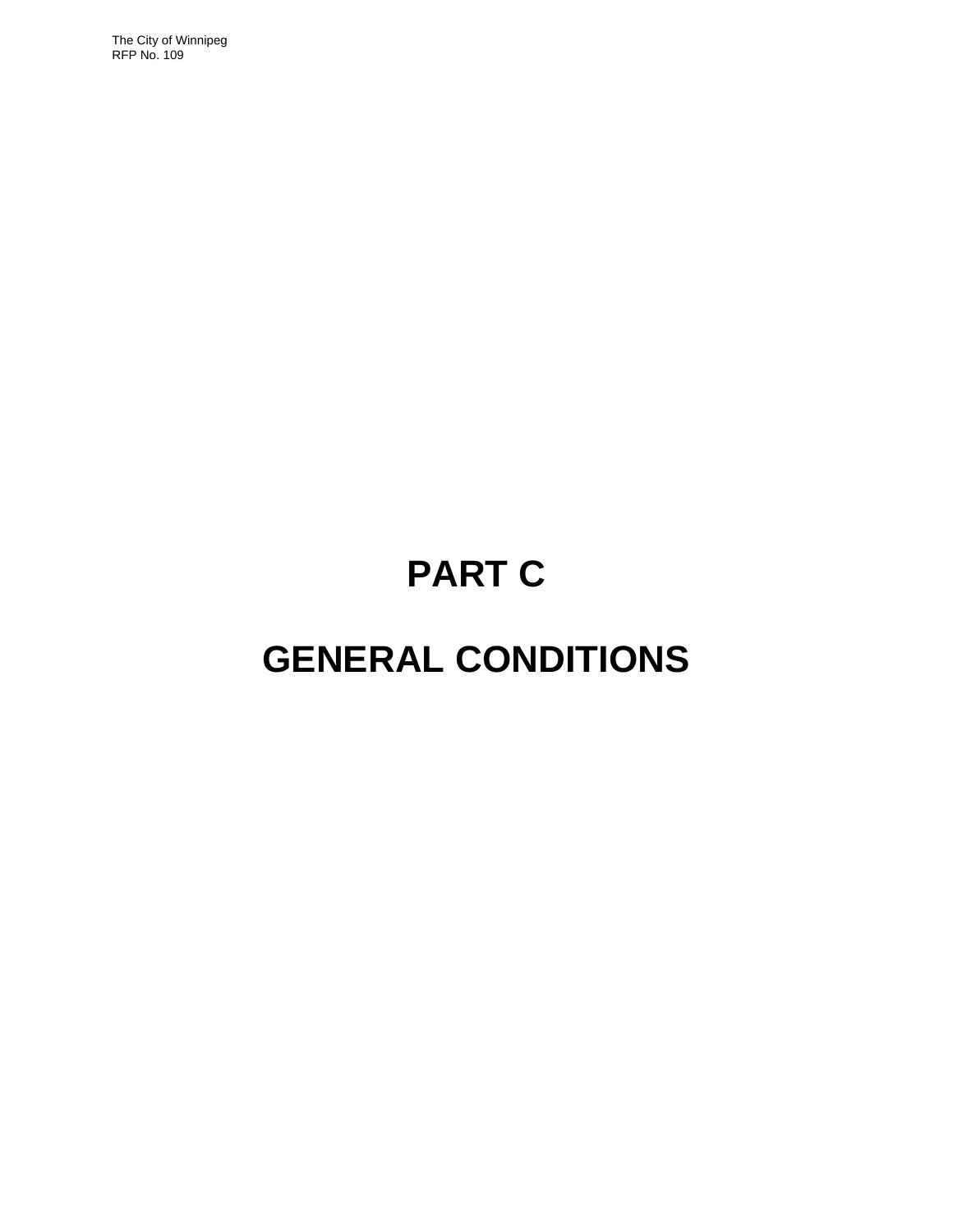## **PART C - GENERAL CONDITIONS**

## **C1. GENERAL CONDITIONS**

- C1.1 The *General Conditions for the Supply and Delivery of Goods* (Form 21: 88 03) are applicable to the Work of the Contract.
- C1.1.1 The *General Conditions for the Supply and Delivery of Goods* are available in Adobe Acrobat (.pdf) format on the Information Connection page at The City of Winnipeg, Corporate Finance, Materials Management Division internet site at http://www.winnipeg.ca/matmgt.

## **C2. DEFINITIONS**

- C2.1 Where used in these General Conditions and in the other documents forming part of the Contract:
	- (a) "**Award Authority**" means the authority having the jurisdiction to award the Contract according to the City's by-laws, policies or procedures;
	- (b) "**Bidder**" means any person submitting a Proposal for the Work;
	- (c) "**Bidding Procedures**" means the portion of the Request for Proposal by that name which sets out the terms and conditions governing the Proposal, and "B" designates a section, clause or subclause in that portion of the Request for Proposal;
	- (d) "**Business Day**" means any Calendar Day, other than a Saturday, Sunday, or a statutory or civic holiday;
	- (e) "**C**" designates a section, clause or subclause in these General Conditions;
	- (f) "**Calendar Day**" means the period from one midnight to the following midnight;
	- (g) "**Change in Work**" means an addition, deletion or modification to the Work as described in the Contract at the time that the Contract is awarded and includes modifications in quantity or nature of Plant, Material or labour, methods, location or work schedule;
	- (h) "**Chief Administrative Officer**" means the City employee holding that office or, if applicable, the successor to the authority or responsibility of such office;
	- (i) "**City**" means The City of Winnipeg as continued under The City of Winnipeg Charter, Statutes of Manitoba 2002, c. 39, and any subsequent amendments thereto;
	- (j) "**City Solicitor**" means the City employee holding that office or, if applicable, the successor to the authority or responsibility of such office;
	- (k) "**Contract**" means the combined documents consisting of the agreement prepared and forwarded to the Contractor or the Purchase Order, as applicable, and all schedules thereto (consisting of the Request for Proposal and any documents and Drawings referred to or incorporated therein) together with any submissions required to be made by the Contractor after award, and all amendments to the foregoing;
	- (l) "**Contract Administrator**" means the person designated as such in the Supplemental Conditions;
	- (m) "**Contract Price**" means the price agreed upon for the Work and any adjustments thereto which may be required or agreed to pursuant to the Contract;
	- (n) "**Contractor**" means the person undertaking the performance of the Work under the terms of the Contract;
	- (o) "**Council**" means the Council of The City of Winnipeg;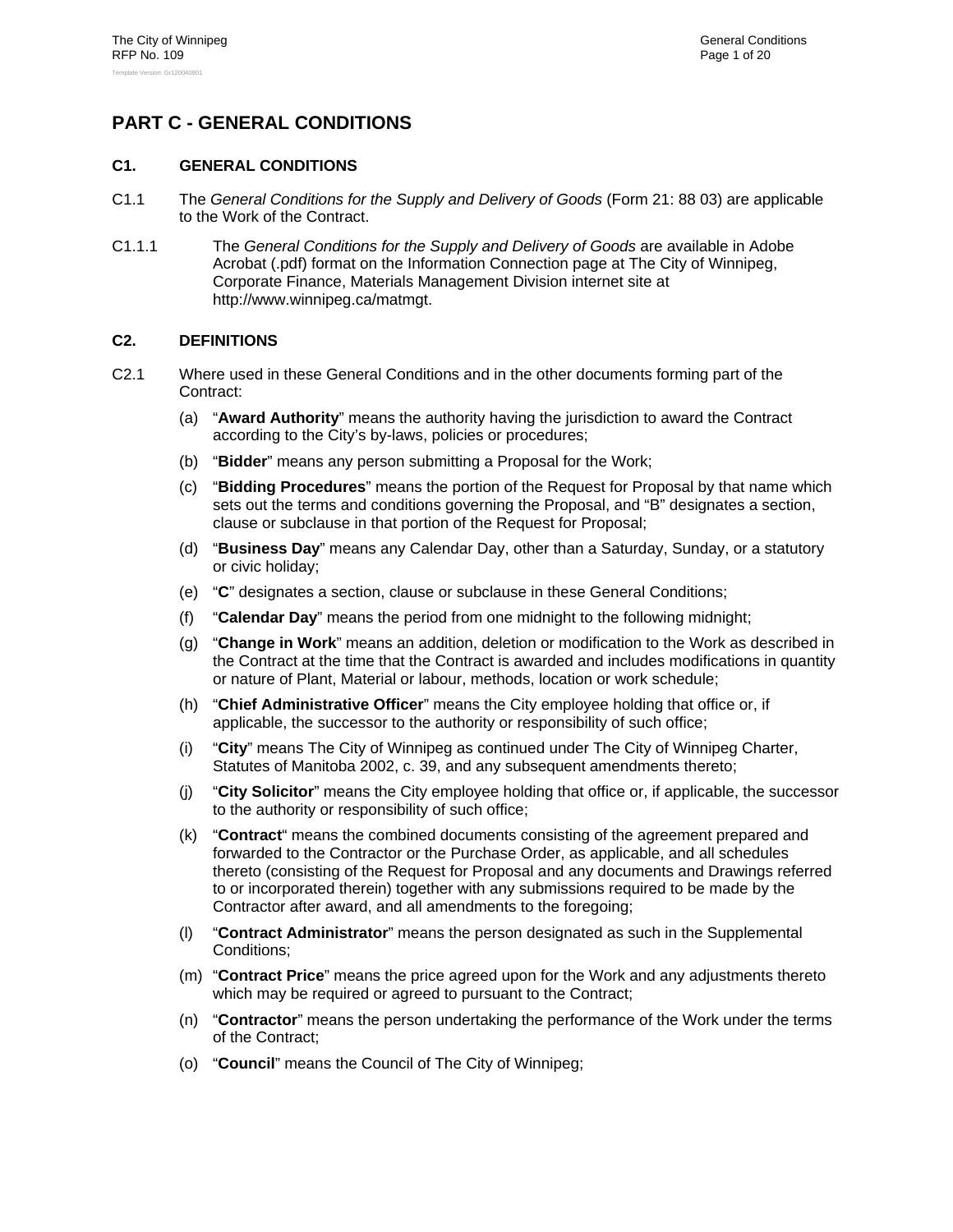- (p) "**Drawings**" means drawings which show the nature and scope of the Work to be performed and which have been prepared or approved by the Contract Administrator and are referred to in the Contract;
- (q) "**Manager of Materials**" means the City employee holding that office or, if applicable, the successor to the authority or responsibility of such office;
- (r) "**Material**" means any things, including goods, parts and equipment, which are to form part of the permanent Work;
- (s) "**may**" indicates an allowable action or feature which will not be evaluated;
- (t) "**must**" or "**shall**" indicates a mandatory requirement which will be evaluated on a pass/fail basis;
- (u) "**Person**" means an individual, firm, partnership, association or corporation, or any combination thereof, and includes heirs, administrators, executors or legal representatives of a person;
- (v) "**Plant**" means any things provided by the Contractor for the performance of the Work, including goods, tools, equipment, consumable supplies, fuel, power and utility connections therefor, but does not include Material;
- (w) "**Proposal**" means the offer contained in the Proposal Submission;
- (x) "**Proposal Submission**" means that portion of the Request for Proposal which must be completed or provided and submitted by the Submission Deadline in order to constitute a responsive Proposal;
- (y) "**Request for Proposal**" means the Proposal Submission, the Bidding Procedures, these General Conditions, the Supplemental Conditions, the Specifications, the Drawings and all addenda;
- (z) "**Shop Drawings**" means all drawings, diagrams, illustrations, schedules, performance charts, brochures and other data which are prepared by the Contractor, Subcontractor, manufacturer, supplier or distributor and which illustrate some portion of the Work;
- (aa) "**should**" indicates a desirable action or feature which will be evaluated on a relative scale;
- (bb) "**Specifications**" means the portion of the Request for Proposal by that name which sets out the written description of the physical or functional characteristics of the Work, or any part thereof, including without limitation any requirement for testing or inspection, and "E" designates a section, clause or subclause in that portion of the Request for Proposal;
- (cc) "**Subcontractor**" means a person contracting with the Contractor for the performance of a part or parts of the Work and includes a Subcontractor's subcontractor;
- (dd) "**Submission Deadline**" means the time and date set out in the Bidding Procedures for final receipt of Proposals;
- (ee) "**Substantial Performance**" shall have the meaning attributed to it in The Builders' Liens Act (Manitoba), or any successor legislation thereto;
- (ff) "**Supplemental Conditions**" means the portion of the Request for Proposal by that name which sets out terms and conditions specific to the Contract, and supplements or modifies the General Conditions, and "D" designates a section, clause or subclause in that portion of the Request for Proposal;
- (gg) "**Total Performance**" means that the entire Work, except those items arising from the provisions of C11.1, have been performed in accordance with the Contract;
- (hh) "**Work**" means the carrying out and the doing of all things, whether of a temporary or permanent nature, that are to be done by the Contractor pursuant to the Contract and, without limiting the generality of the foregoing, includes the furnishing of all Plant, Material, labour and services necessary for or incidental to the fulfilment of the requirements of the Contract, including all Changes in Work which may be ordered as herein provided.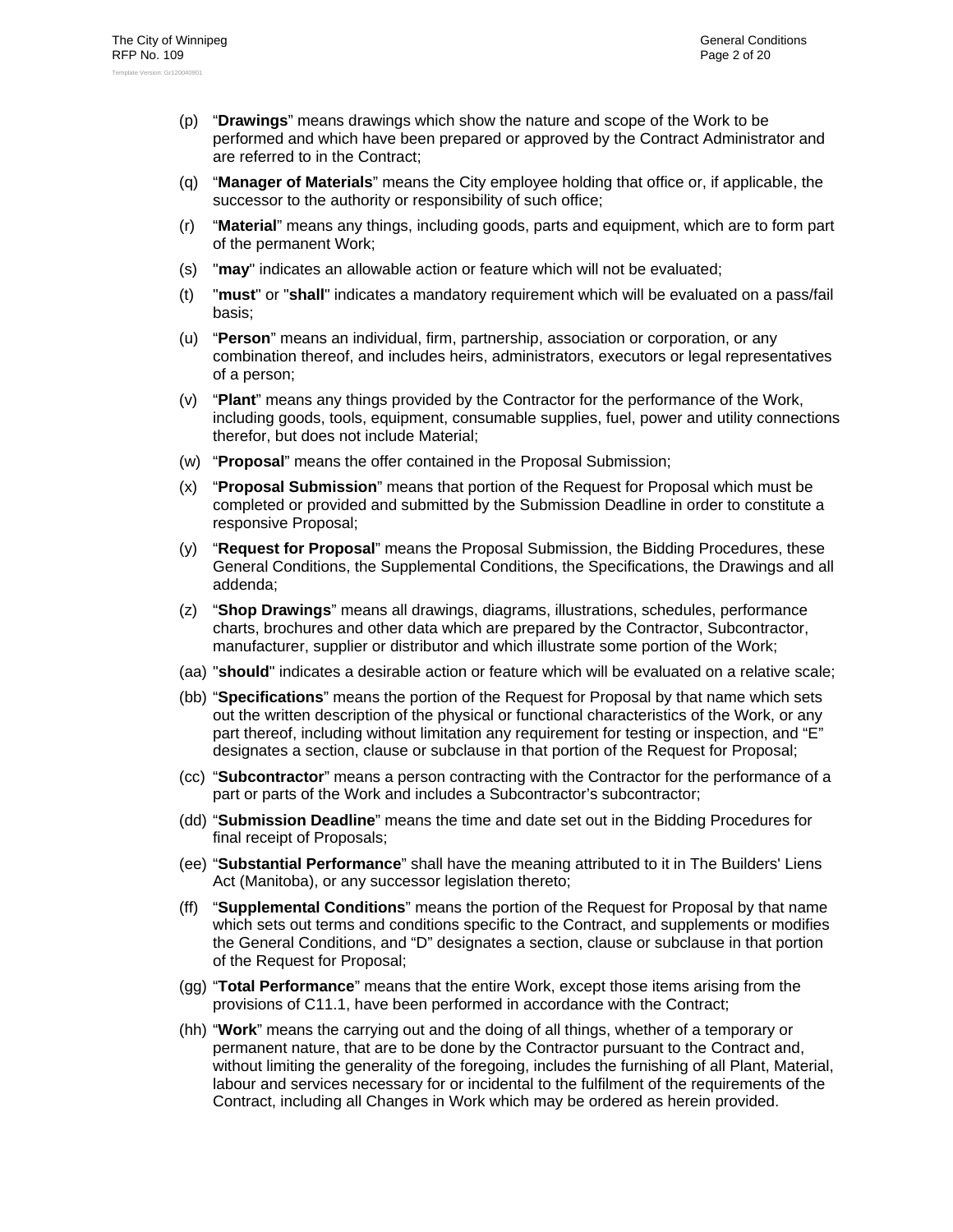## **C3. INTERPRETATION**

- C3.1 Where the Contractor consists of more than one person, the obligations of the Contractor shall be joint and several.
- C3.2 Wherever the singular or masculine is used, it shall be construed to mean the plural or the feminine or the neuter as the context may reasonably require.
- C3.3 Headings, titles and margin notes in the Contract are inserted for convenience only and shall not be considered in any construction or interpretation of the Contract.
- C3.4 In the event of conflicts between portions of the Contract, the following shall apply:
	- (a) the executed agreement between the City and Contractor or the Purchase Order, as applicable, shall govern over all schedules or other documents forming part of the contract;
	- (b) the Supplemental Conditions shall govern over the General Conditions;
	- (c) the General Conditions shall govern over Specifications;
	- (d) Specifications of a later date shall govern over Specifications of an earlier date;
	- (e) Specifications shall govern over Drawings;
	- (f) Drawings of a later date shall govern over Drawings of an earlier date;
	- (g) Drawings of larger scale shall govern over those of smaller scale;
	- (h) figured dimensions shown on a Drawing shall govern over scaled or implied dimensions on the same Drawing; and
	- (i) Drawings shall govern over the Proposal Submission.
- C3.5 The various portions of the Contract are intended to be read together and complement each other, and what is called for by any one shall be deemed to be called for by all.
- C3.6 The City and the Contractor acknowledge and agree that the Contractor is an independent contractor and neither the Contractor, nor any officer, servant or agent of the Contractor, shall be deemed to be an employee, agent, representative or servant of the City.
- C3.7 The Contract shall constitute the entire agreement between the City and the Contractor. There are no representations, warranties, covenants or agreements other than those contained in the Contract.

#### **C4. DECLARATIONS**

#### **Site Investigation**

- C4.1 The Contractor declares that, in bidding for the Work and in entering into the Contract, he:
	- (a) has investigated the nature of the Work to be done and all conditions that might affect his Proposal or his performance of the Work; or
	- (b) has not investigated the nature of the Work to be done or conditions that might affect his Proposal or his performance of the Work;

and, in either event, assumes all risk for conditions now existing or arising in the course of the Work which have been or could have been determined through such investigation, and that he did not and does not rely upon information furnished by the City or any of its servants or agents other than information furnished in writing for or in connection with the Proposal or the Contract by the Contract Administrator.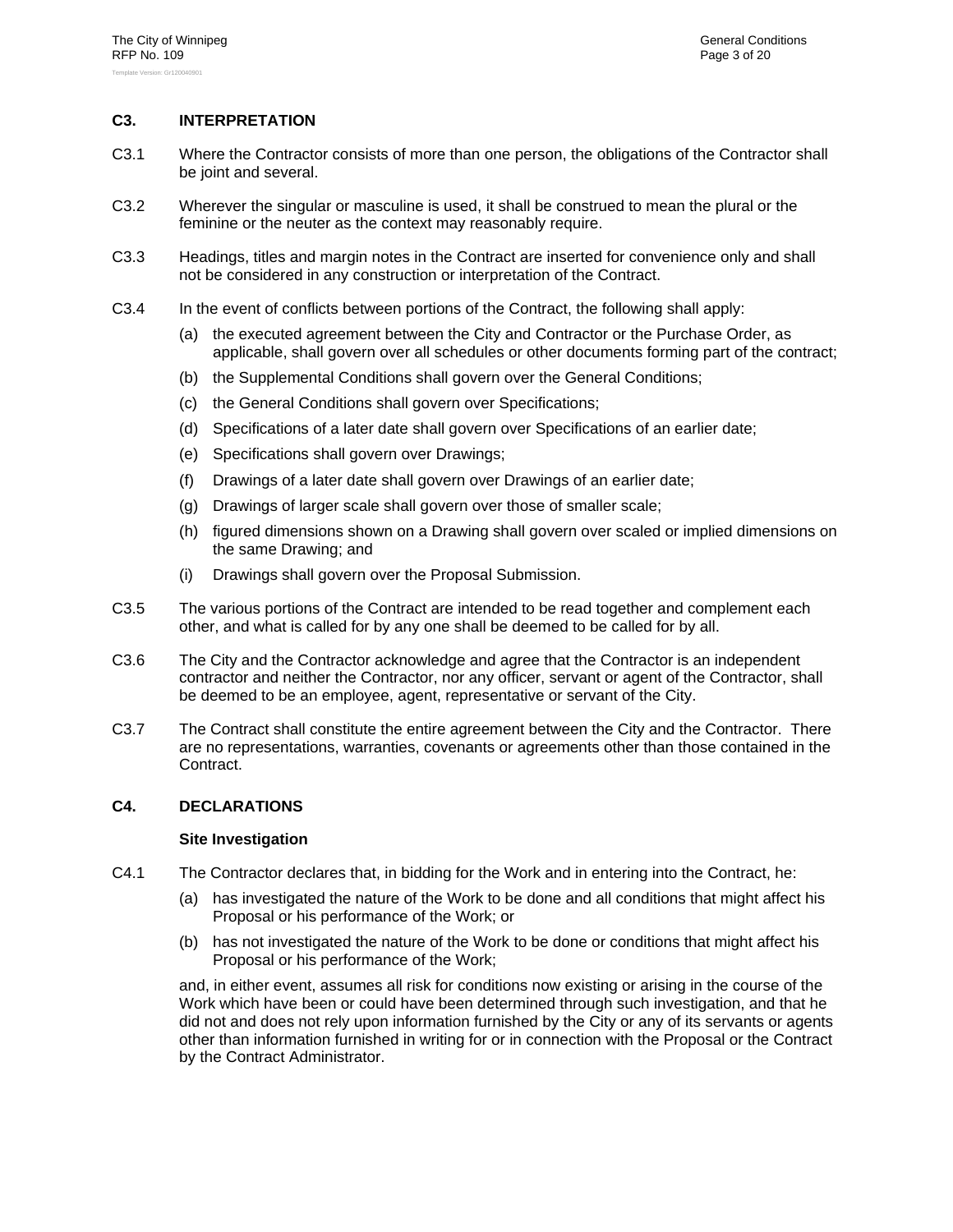## **Good Faith**

- C4.2 The Contractor declares that, in bidding for the Work and in entering into the Contract, he:
	- (a) does so in good faith and that to the best of his knowledge no member of Council or any officer or employee of the City has any pecuniary interest, direct or indirect, in the Contract;
	- (b) has not participated in any collusive scheme or combine;
	- (c) shall forfeit all claims under the Contract as well as refund to the City any monies paid to him, beyond his actual proven expenses for Work done, if C4.2(a) or (b) are shown to be false.

## **C5. EXECUTION OF CONTRACT**

- C5.1 The Contractor shall execute the Contract in the manner stipulated by the City Solicitor and return the Contract, within seven (7) Calendar Days of receipt of the Contract, to the City Solicitor at the address indicated in the Supplemental Conditions.
- C5.2 If the Contractor does not execute and return the Contract as set out in C5.1, the Contractor may be deemed by the City to have abandoned the Contract, whereupon the acceptance of the Bid by the City shall be null and void, and the City shall be entitled to retain the bid security accompanying the Bid as liquidated damages.
- C5.3 No payments will be made by the City to the Contractor until the Contractor has executed and returned the Contract as set out in C5.1.

## **C6. AUTHORITY OF THE CONTRACT ADMINISTRATOR**

#### **General**

C6.1 The Contract Administrator shall be the City's representative throughout the duration of the Contract and shall have authority to act on behalf of the City to the extent expressly provided for in the Contract.

## **Contract**

- C6.2 The Contract Administrator shall interpret or clarify the Contract or any part thereof which appears indefinite, not clear or contradictory to the Contractor.
- C6.3 The Contract Administrator may at any time correct errors or omissions in the Contract or issue additional Drawings or Specifications further detailing, explaining or modifying the Work. Such Drawings or Specifications shall either supplement or supersede those forming part of the Contract at the time the Contract was executed.

#### **Inspection**

C6.4 The Contract Administrator may examine or inspect the Work or any part thereof and determine whether the Work meets the requirements of the Contract. The Contract Administrator may reject the Work or any part thereof which does not meet the requirements of the Contract.

## **Control**

- C6.5 The Contract Administrator may give orders to the Contractor to the extent necessary to ensure that the Work is performed in an orderly manner and meets the requirements of the Contract.
- C6.5.1 The Contract Administrator may give orders to the Contractor's supervisor and such orders shall be deemed to have been given to the Contractor.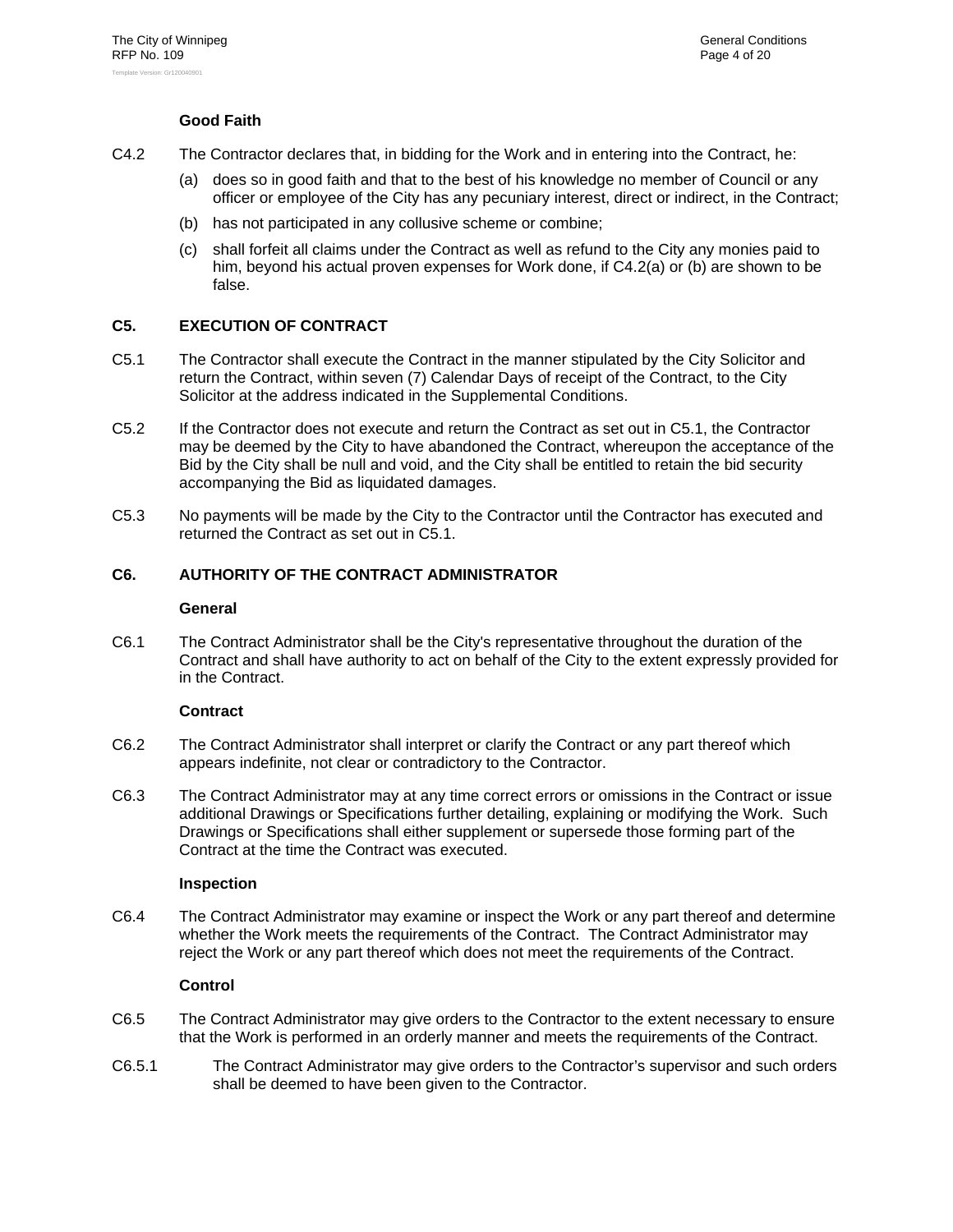- C6.6 The Contract Administrator may order the Contractor to remove from the Work any person employed or retained by the Contractor or a Subcontractor in the performance of the Work who the Contract Administrator determines is incompetent, negligent or guilty of misconduct.
- C6.7 The Contract Administrator may order the Contractor to alter or improve his means, methods, techniques, sequences and procedures, to furnish additional or more suitable Material, or to employ additional or more qualified labour if, at any time, the Contract Administrator determines that:
	- (a) the Work is not being, or will likely not be, constructed satisfactorily; or
	- (b) progress is not being, or will likely not be, maintained in accordance with the work schedule.
- C6.8 The Contract Administrator may order the Contractor to stop work or to take such remedial measures as the Contract Administrator considers necessary, if, at any time, the Contract Administrator determines that:
	- (a) a danger to life or to property exists; or
	- (b) such stoppage or remedial measures may be necessary to ensure the performance of the Work in accordance with the requirements of the Contract.
- C6.9 Neither the giving of any orders by the Contract Administrator nor the carrying out of such orders by the Contractor shall entitle the Contractor to any extra payment, nor relieve the Contractor of his responsibilities under C7.
- C6.10 The Contract Administrator shall determine if and when Substantial Performance and Total Performance are achieved and shall certify the dates thereof.
- C6.11 If the Contractor disputes a determination or order of the Contract Administrator on any of the foregoing matters, the Contractor shall act in accordance with the Contract Administrator's determination or order. The Contractor may concurrently appeal the determination or order of the Contract Administrator to the Chief Administrative Officer as provided for in C19.

#### **C7. RESPONSIBILITIES OF THE CONTRACTOR**

#### **General**

- C7.1 Except as otherwise provided in the Contract, the Contractor shall be solely responsible for means, methods, techniques, sequences and procedures, and for coordinating the various parts of the Work so as to ensure its proper completion in a sound and workmanlike manner, in all respects in strict conformity with the Contract and in accordance with the approved work schedule.
- C7.2 The Contractor shall direct and supervise the Work so as to ensure conformance with the Contract.
- C7.3 The Contractor shall provide all Plant, Material, labour, services and incidentals necessary for the performance of the Work.
- C7.4 The Contractor shall be responsible for any Work not explicitly set out in the Contract but which may be reasonably implied for the proper completion of the Work.
- C7.5 Unless otherwise specified in the Specifications, all Material shall be new, fit for the purpose intended and shall meet or exceed the kind, quality and quantity of same specified in the Contract. If required, the Contractor shall provide evidence satisfactory to the Contract Administrator that the foregoing requirements have been met.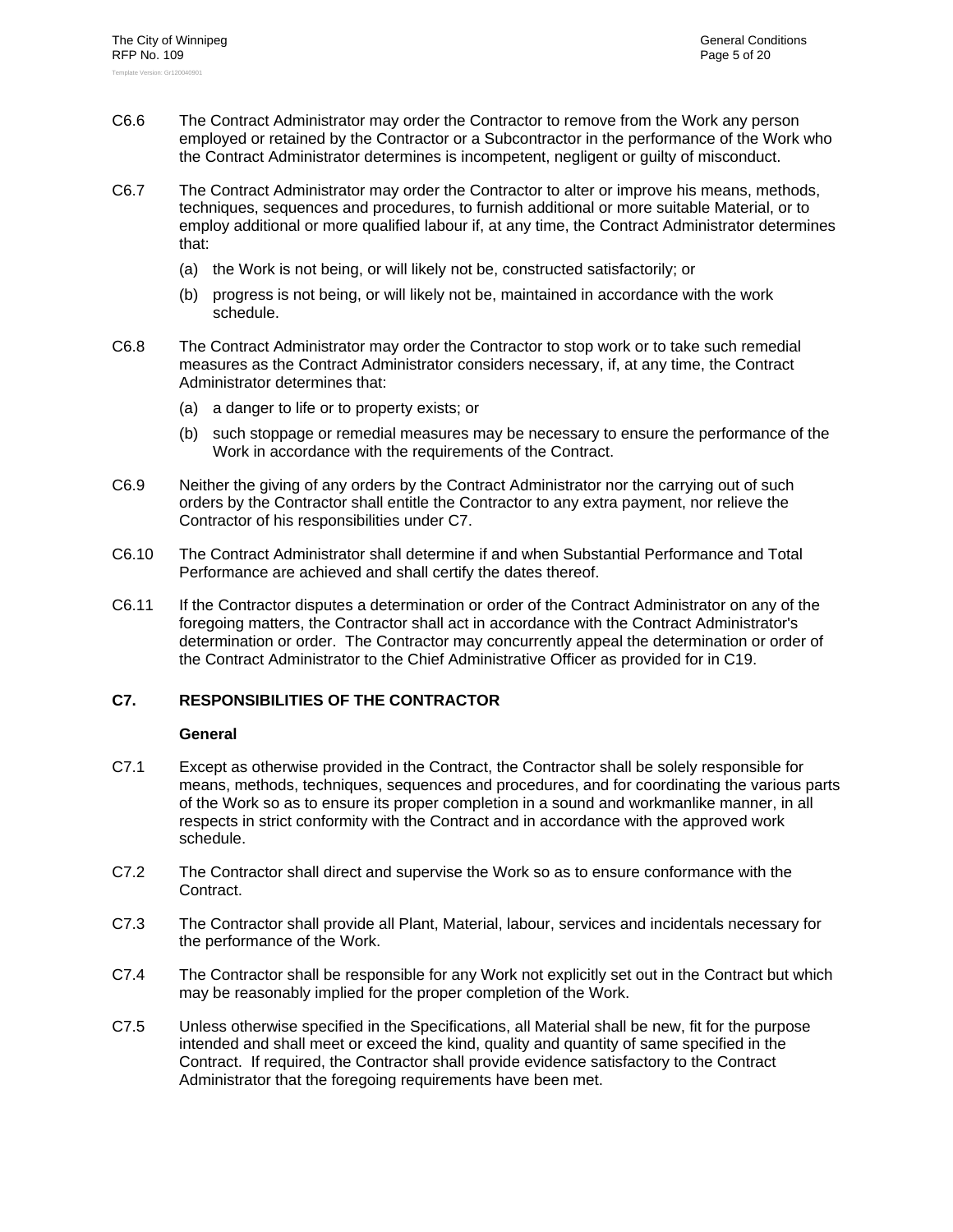## **Contract**

- C7.6 The Contractor shall perform, complete and maintain the Work in strict accordance with the Contract.
- C7.7 If the Contract or any part thereof appears indefinite, not clear or contradictory, the Contractor shall refer such feature or features to the Contract Administrator for interpretation or clarification.
- C7.8 The Contractor shall be responsible for conveying the interpretation or clarification of the Contract, as given by the Contract Administrator, to Subcontractors.
- C7.9 The Contractor shall prepare and submit all drawings, schedules, documents or information required by the Contract and such other drawings, schedules, documents or information as may reasonably be required by the Contract Administrator.

## **Laws and Regulations**

- C7.10 The Contractor shall comply with all laws, by-laws, ordinances, regulations, codes and orders of authorities having jurisdiction which are or come into force during the performance of the Work and which relate to the Work. Where there are two or more laws, by-laws, ordinances, regulations or codes applicable to the Work, the most restrictive shall apply.
- C7.11 The Contractor shall procure approvals, clearances, permits, licences and certificates required for the performance of the Work, by law or by any by-laws, ordinances, regulations, codes or orders of the authorities having jurisdiction, but this shall not include the obtaining of permanent easements.
- C7.12 The Contractor shall give any notices required by law or by by-laws, ordinances, regulations, codes or orders of the authorities having jurisdiction and which relate to the Work.
- C7.13 Where required by the Workers Compensation Board of Manitoba, the Contractor shall be registered and shall provide and maintain workers compensation coverage throughout the term of the Contract, and shall provide the Contract Administrator with evidence thereof upon request.
- C7.14 The Contractor shall not be responsible for verifying that the Contract complies with the applicable laws, by-laws, ordinances, regulations, codes and orders relating to the Work.

#### **Patents and Royalties**

- C7.15 If the Contract requires or the Contractor desires the use of any design, device, material or process covered by letters patent, copyright, trademark or trade name, the Contractor shall provide for such use by suitable legal agreement with the owner or licensee.
- C7.15.1 Upon request of the Contract Administrator, the Contractor shall provide the City with a copy of the said agreement.
- C7.16 If the City or the Contractor is served with a claim or notice of an infringement or alleged infringement of any patent, copyright, trademark or trade name, the party so served shall immediately give notice thereof to the other party.
- C7.17 If the City or the Contractor is prevented by injunction from using any design, device, material or process covered by letters patent, copyright, trademark or trade name, the Contractor shall, at his own cost, substitute an equally suitable design, device, material or process, all subject to the prior approval of the Contract Administrator.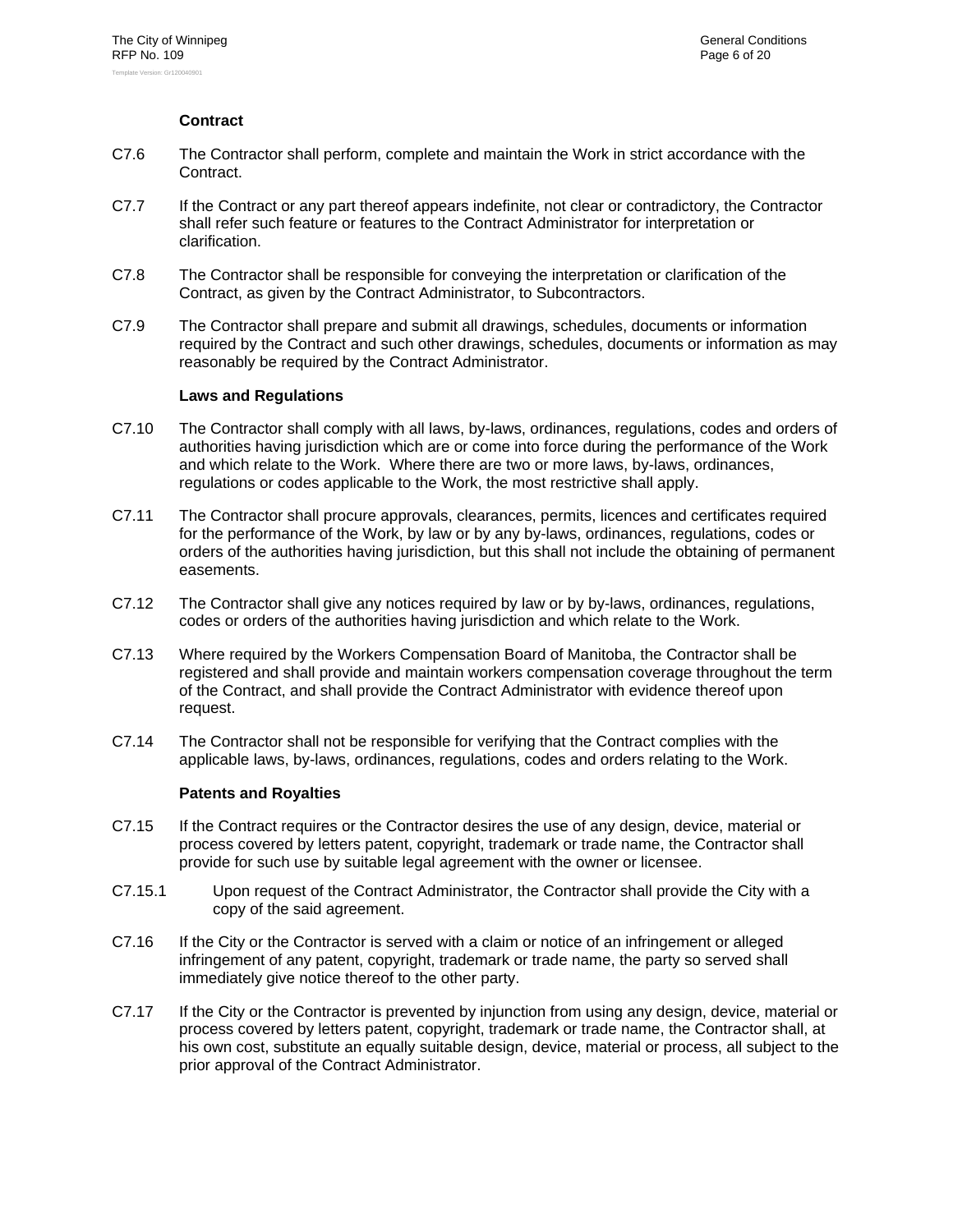## **Supervision**

- C7.18 The Contractor shall provide competent, suitably qualified personnel to perform the Work.
- C7.19 The Contractor shall obey, perform and comply with the Contract Administrator's orders, rules and procedures with respect to the Work or concerning the conduct thereof, promptly, efficiently and to the satisfaction of the Contract Administrator and he will assist other contractors, their employees and agents to do the same.
- C7.20 The Contractor shall employ and keep on the Work, at all times during the performance of the Work, a competent supervisor and assistants, if necessary, acceptable to the Contract Administrator. The supervisor shall represent the Contractor. The supervisor shall not be replaced without the prior consent of the Contract Administrator unless the supervisor proves to be unsatisfactory to the Contractor and ceases to be in his employ.
- C7.21 If the Contract Administrator orders a person to be removed from the Work, the Contractor shall comply forthwith. Any person so removed shall not be re-employed on the Work by the Contractor or by a Subcontractor.

## **Control**

- C7.22 The Contractor must arrange and carry on his Work so as not to conflict with work being carried on or to be carried on for the City by other contractors or by the City's employees. If the Contractor finds it difficult to work in harmony with such parties, he shall notify the Contract Administrator promptly.
- C7.23 The Contractor shall do whatever is necessary to ensure that no person, property, right, easement or privilege is injured, damaged or infringed by reason of the Contractor's activities in performing the Work.
- C7.24 The Contractor shall perform the Work so as to progress continuously with the Work or any part thereof and in such a manner as to ensure the proper completion of the Work or any part thereof, within the time stipulated.

## **Subcontractors**

- C7.25 The Contractor agrees that the list of names of Subcontractors included in his Proposal Submission, or in other information required to be submitted pursuant to the Qualification clause in the Bidding Procedures, is the list of Subcontractors proposed to be used to carry out those parts of the Work noted thereon, and he shall not employ any to whom the Contract Administrator may reasonably object. The Contractor shall not make any change to the list of Subcontractors without the prior approval of the Contract Administrator.
- C7.26 The Contractor, with respect to Work to be performed under subcontract, shall:
	- (a) enter into contracts or written agreements with his Subcontractors to require them to perform their work in complete conformance with and subject to the terms and conditions of the Contract; and
	- (b) be as fully responsible to the City for acts and omissions of his Subcontractors and of persons directly or indirectly employed by them as for acts and omissions of persons directly employed by him.
- C7.27 The Contractor shall incorporate the terms and conditions of the Contract into all subcontract agreements he enters into with his Subcontractors.
- C7.28 The Contractor shall make prompt payment to his Subcontractors, his employees or on account of the purchase or rental of Plant or Material.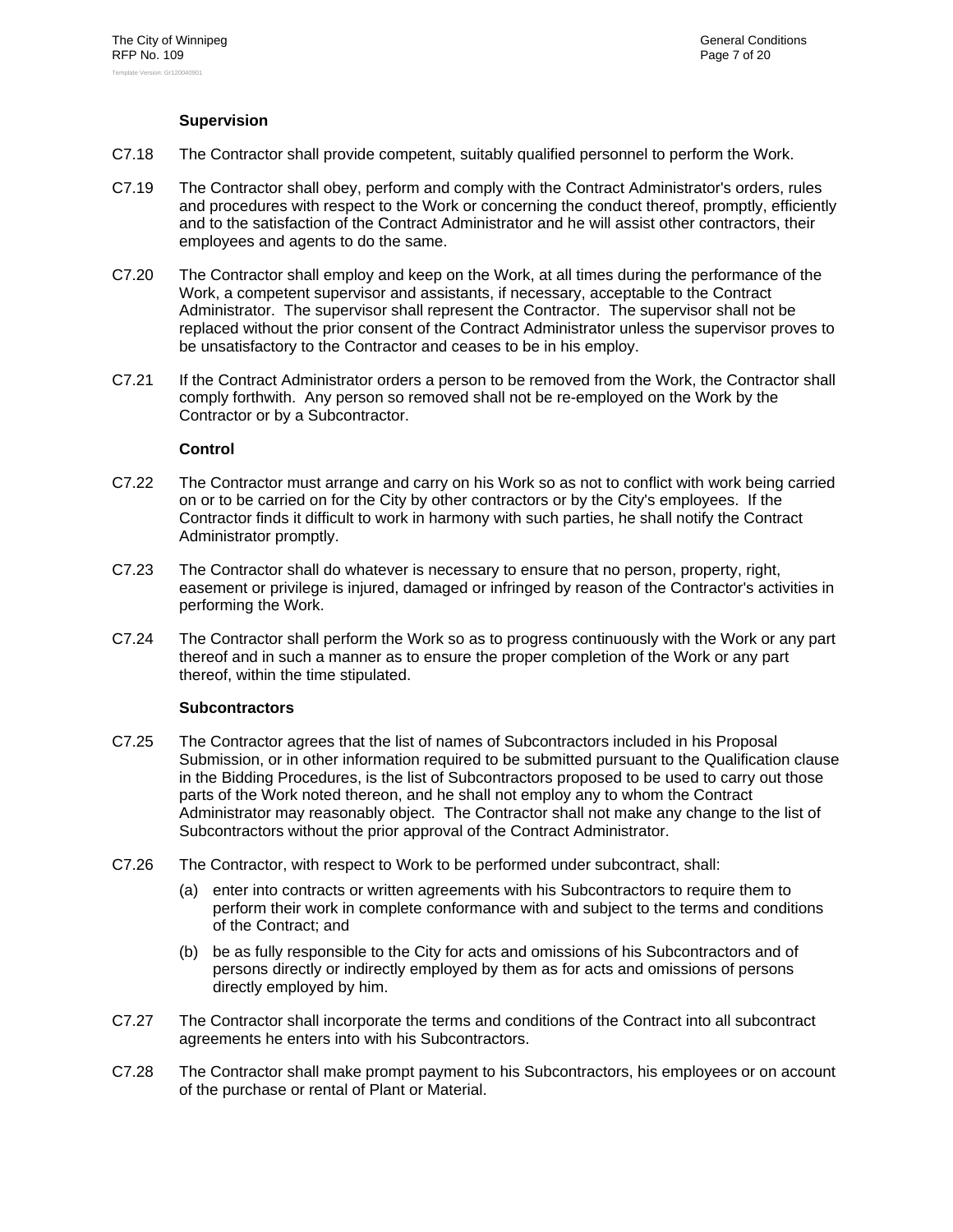C7.29 The Contractor shall promptly secure a discharge of a lien or trust claim served upon the City pursuant to The Builders' Liens Act (Manitoba).

## **C8. CHANGES IN WORK**

#### **General**

- C8.1 The City shall have the right to order a Change in Work at any time after award of the Contract.
- C8.2 If, at any time after award of the Contract, the Contractor is of the opinion that a Change in Work is necessary to accomplish the result intended by the Contract or if the Contractor considers it desirable that a Change in Work be approved, he shall promptly provide notice thereof to the Contract Administrator, including:
	- (a) the reason for the proposed Change in Work;
	- (b) a detailed description of the proposed Change in Work;
	- (c) the Contractor's proposed method(s) to determine the adjustment, if any, in Contract Price pursuant to C8.4.
- C8.2.1 Without limiting the generality of C8.2, if the Contractor observes that the Contract is at variance with any laws, ordinances, rules, regulations or codes of authorities having jurisdiction, or if changes are made to any laws, ordinances, rules, regulations and codes subsequent to the Submission Deadline which require modifications to the Contract, the Contractor shall immediately notify the Contract Administrator.
- C8.3 The Contract Administrator shall determine whether a Change in Work is necessary or desirable and whether a corresponding adjustment to the Contract Price is required.
- C8.3.1 If the Contract Administrator determines that no Change in Work is necessary or desirable, he will issue a notice stating his determination.
- C8.3.2 If the Contract Administrator determines that a Change in Work is necessary or desirable but no corresponding adjustment to the Contract Price is required, he will issue a notice approving the Change in Work and stating his determination.
- C8.3.3 If the Contract Administrator determines that a Change in Work is necessary or desirable, which requires a corresponding adjustment to the Contract Price, and he is able to determine such adjustment based on the available information, he shall issue a notice approving the Change in Work and stating his determination regarding the method(s) to be used to determine the adjustment in Contract Price pursuant to C8.4.
- C8.3.4 If the Contract Administrator determines that a Change in Work is necessary or desirable, which requires a corresponding adjustment to the Contract Price, and he requires further information to determine such adjustment, he shall issue a notice stating his determination and requiring the Contractor to submit the Contractor's proposed method(s) to determine the adjustment in Contract Price pursuant to C8.4, and upon receipt and evaluation of such information, he shall issue a notice in accordance with C8.3.3.

## **Valuation of a Change in Work**

- C8.4 The adjustment in Contract Price resulting from a Change in Work shall be determined by one or more of the following methods:
	- (a) by estimate in a lump sum;
	- (b) by the unit prices and methods of measurement set out in the Contract or subsequently agreed upon;
	- (c) by the actual cost of the Change in Work to the Contractor plus a fixed fee;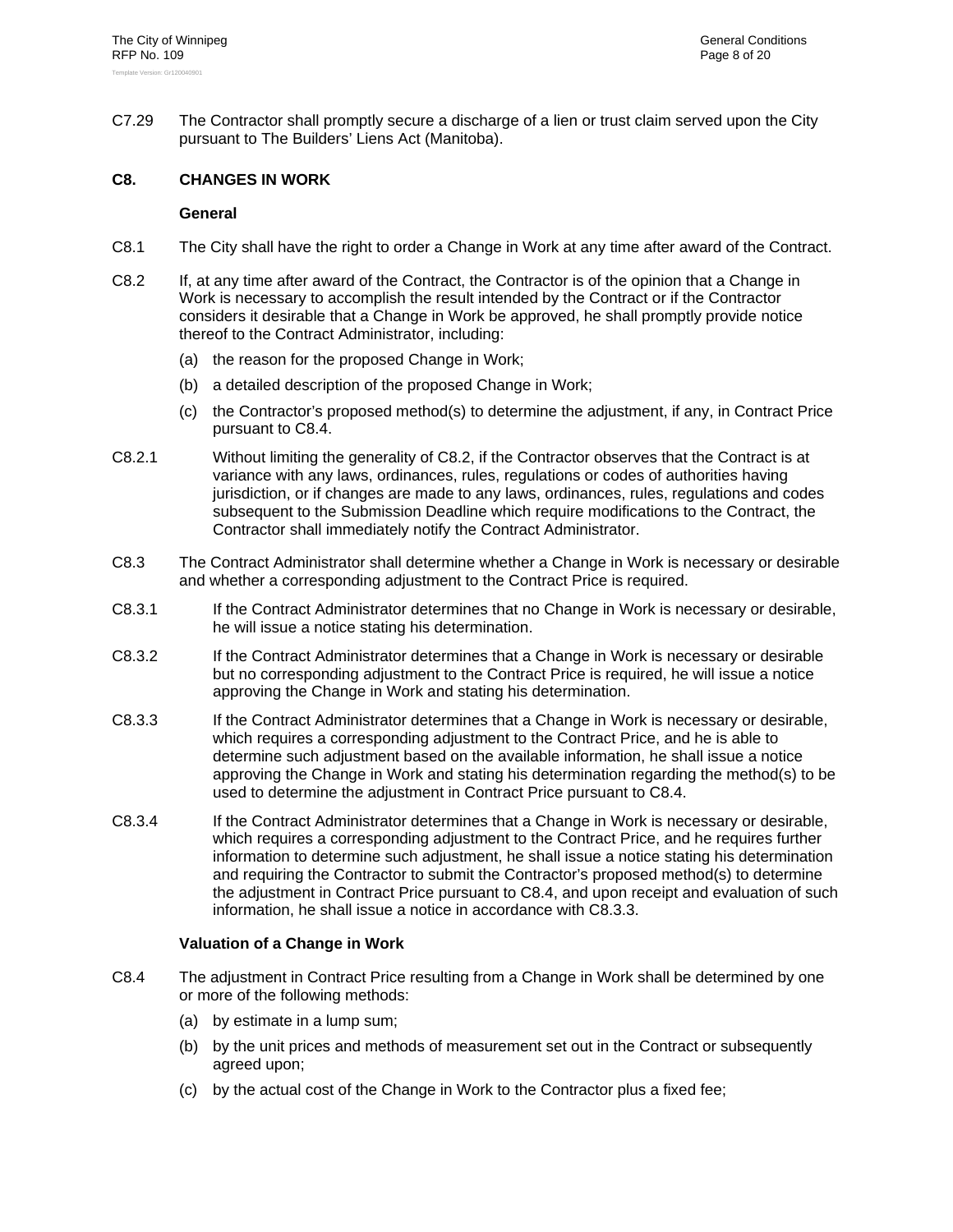- (d) by the actual cost of the Change in Work to the Contractor plus fifteen percent (15%) on any portion of the Change in Work undertaken by the Contractor's own forces or plus ten percent (10%) on any portion of the Change in Work undertaken by a Subcontractor.
- C8.4.1 For the purposes of C8.4 (c) or (d), "actual cost" on any portion of the Change in Work undertaken by the Contractor's own forces shall mean the direct cost of labour plus an allowance for direct supervision and payroll burden (including Employment Insurance, Canada Pension, Payroll Tax, Workers Compensation assessments and vacation pay), purchase or rental of Plant and Material and any other payments made by the Contractor with the prior approval of the Contract Administrator that are necessary for the performance of the Change in Work.
- C8.4.2 For the purposes of C8.4 (c) or (d), "actual cost" on any portion of the Change in Work undertaken by a Subcontractor shall mean the amount invoiced by the Subcontractor and paid by the Contractor, net of any discounts and excluding any late payment interest or penalties.
- C8.5 If a Change in Work results in a reduction in the Contract Price, no claim may be made for damages on the ground of loss of anticipated profit on Work so diminished or on any other ground provided that the aggregate reduction in the Contract Price does not exceed twenty percent (20%) of the price agreed upon for the Work as of the date of the award of the Contract.
- C8.5.1 Reductions in the Contract Price as a result of:
	- (a) Changes in Work requested by the Contractor;
	- (b) a deduction, pursuant to C10.7(d), for defective or deficient Work;
	- (c) a decrease, pursuant to C11.4, due to a change in tax; or
	- (d) the City's application of a remedy for an event of default;

shall not be considered in calculating the aggregate reduction in the Contract Price for the purposes of C8.5.

- C8.6 If a Change in Work diminishes the Work, or any part thereof, resulting in:
	- (a) extra cost to the Contractor, directly attributable to the diminution, for which he would not be entitled to payment on a unit price basis (e.g., loss of volume discounts); or
	- (b) loss to the Contractor in respect of Material required by the City to be purchased by him for the Work but not used thereon as a direct result of the diminution (e.g., restocking charges);

the Contractor shall be compensated therefore by the City in the sum or sums determined by the Contract Administrator.

- C8.7 If the method of valuation or measurement or the adjustment to the Contract Price cannot be promptly agreed upon and the Contract Administrator requires the Change in Work to proceed, then the Contract Administrator will determine the method of valuation and measurement and the adjustment to the Contract Price. The Contract Administrator shall issue a notice approving the Change in Work and setting out the method of valuation, measurement, and any approved adjustments to the Contract Price.
- C8.8 If the Contractor disputes a determination made by the Contract Administrator, the Contractor shall act in accordance with the Contract Administrator's determination. The Contractor may concurrently appeal the determination of the Contract Administrator to the Chief Administrative Officer as provided for in C19.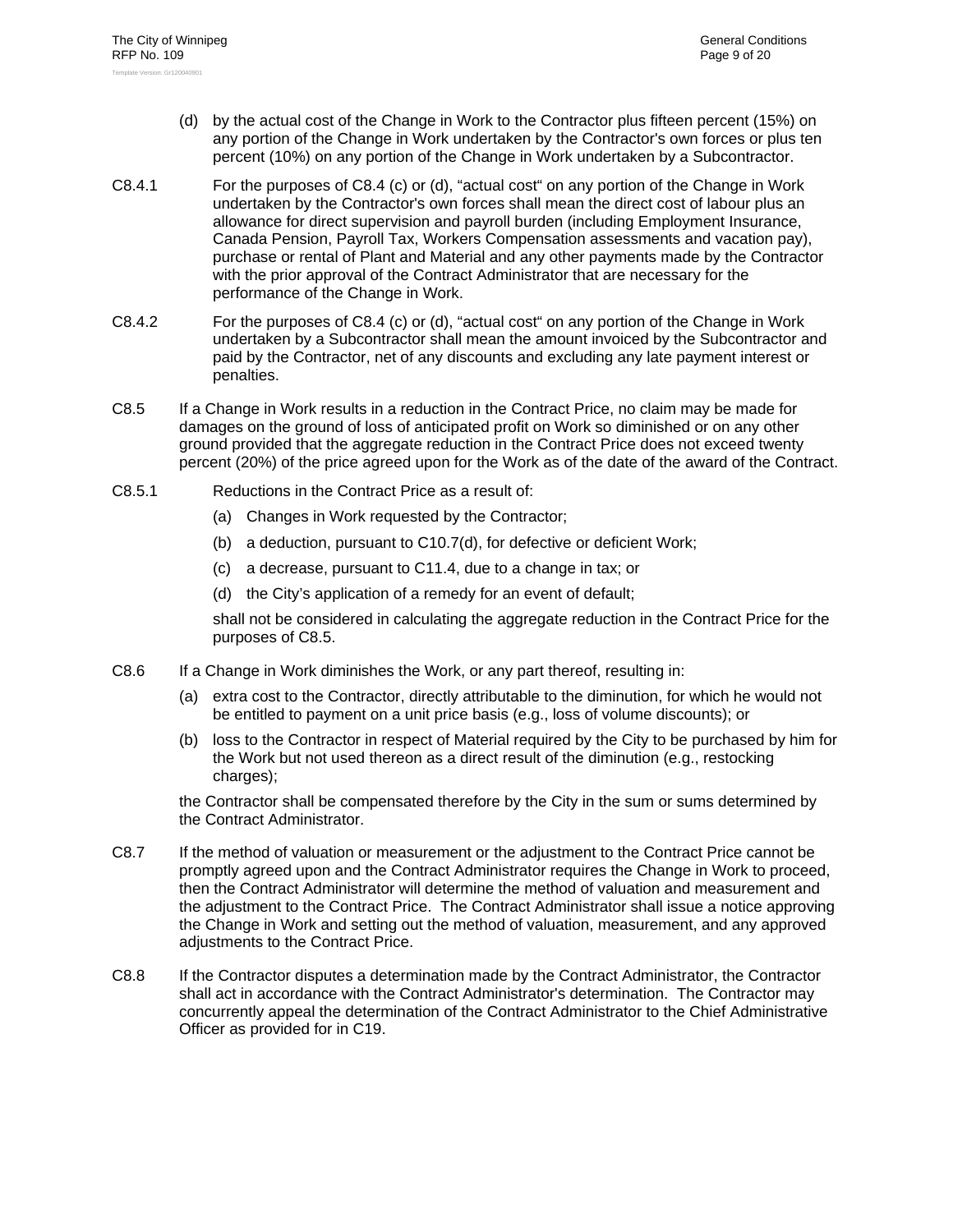## **Cost Records**

- C8.9 If a valuation is required pursuant to C8.4 or C8.6, the Contractor shall provide the Contract Administrator with:
	- (a) detailed and accurate statements showing:
		- description, cost (including expenses for operation and maintenance) and time for Plant used by the Contractor;
		- (ii) description, cost and quantity for Material used by the Contractor;
		- (iii) name, rate of pay and hours of work for each of the persons employed by the Contractor; and
	- (b) access to any cost records (including payroll records, time books and invoices) or other data necessary to verify the accuracy of such statements.

#### **C9. RISK AND RESPONSIBILITY**

- C9.1 The Work shall remain at the risk and the responsibility of the Contractor from the commencement of the Work until the date of Substantial Performance.
- C9.2 That portion of the Work not completed as of the date of Substantial Performance shall remain at the risk and responsibility of the Contractor until the date of Total Performance.
- C9.3 The Contractor shall, at his own cost, be required to maintain the Work, make good all damage thereto and imperfections therein and to deliver the completed Work to the City in accordance with the provisions of the Contract.

## **C10. INSPECTION**

#### **General**

- C10.1 The Contractor shall provide the Contract Administrator access at the premises of the Contractor or any Subcontractor, to observe and inspect the Work and its progress.
- C10.2 The Contractor shall provide the Contract Administrator any samples required to inspect the Work.
- C10.3 The Contractor shall provide the Contract Administrator any and all assistance which he may require to observe and inspect the Work.
- C10.4 Before beginning or resuming operations upon any portion of the Work, the Contractor shall notify the Contract Administrator so as to enable him to arrange for inspection. If the Contractor fails to notify the Contract Administrator, the Contractor shall, if and when required by the Contract Administrator, forthwith take down or expose and rebuild that portion of the Work required to facilitate inspection. The cost of such taking down or exposure, and rebuilding, if any, shall be borne by the Contractor.
- C10.5 If and when required by the Contract Administrator, the Contractor shall take down or expose forthwith any portion of the Work where the Contract Administrator determines that the Work is not in accordance with the Contract. The cost of such taking down or exposure, and rebuilding, if any, shall fall upon the City if the taking down or exposure indicates that the portion exposed is properly constructed and of satisfactory Material, but if otherwise the cost shall be borne by the Contractor.
- C10.6 The inspection herein provided for shall in no way relieve the Contractor of full responsibility for the quality, proper operation and performance of the Work.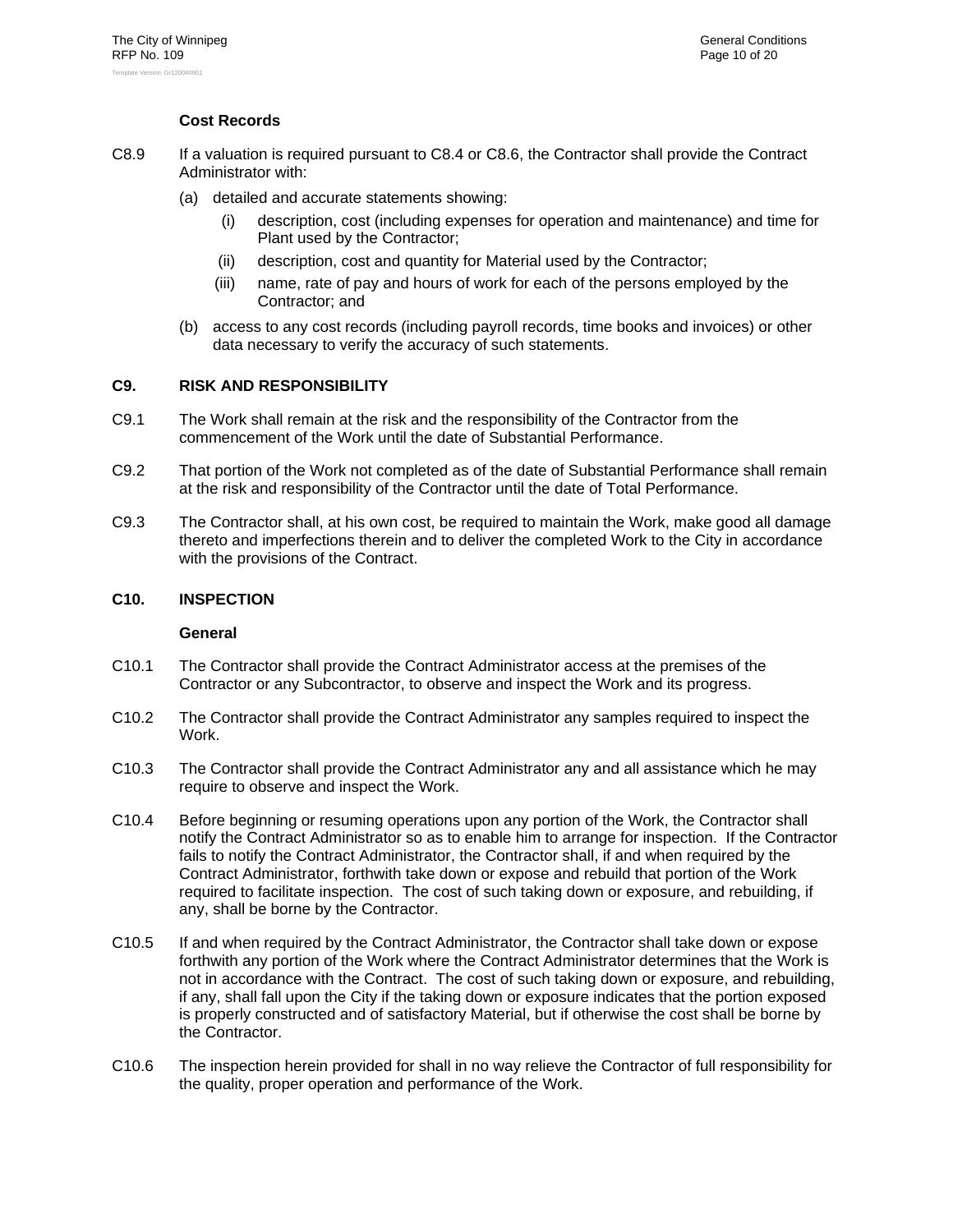## **Defective Work**

- C10.7 If the Contract Administrator determines that the Work, or any part thereof, is defective or deficient, the City shall have the right to do any one or more of the following in addition to anything permitted elsewhere in the Contract or by law:
	- (a) if the Contract Administrator determines that any Plant is defective, deficient or otherwise unfit for the purpose intended, the Contract Administrator may order the Contractor to remove such Plant from the Site and promptly replace it with Plant which meets the requirements of the Contract and is fit for the purpose intended;
	- (b) if the Contract Administrator determines that any Material which is not yet incorporated into the Work is defective, deficient or otherwise unfit for the purpose intended, the Contract Administrator may order the Contractor to remove such Material from the Site and promptly replace it with Material which meets the requirements of the Contract and is fit for the purpose intended;
	- (c) if the Contract Administrator determines that the Work or any portion thereof, is defective, deficient or otherwise unfit for the purpose intended, the Contract Administrator may order the Contractor to repair, reconstruct, replace or otherwise remedy the defect or deficiency;
	- (d) if the Contract Administrator determines that it is not expedient to correct defective or deficient Work, the City may deduct from the Contract Price the difference between the value of the Work as done and that called for by the Contract, the amount of which shall be determined by the Contract Administrator.
- C10.8 The Contractor shall, without delay, carry out the orders of the Contract Administrator pursuant to C10.7. In addition, the Contractor shall be responsible for the cost of any additional inspections necessitated thereby.
- C10.9 The City shall be entitled, in its sole discretion, to use the Work or any portion thereof notwithstanding that it may be defective or deficient, and such use shall not constitute acceptance of any defects or deficiencies nor shall it relieve the Contractor of responsibility to complete the Work.

## **C11. MEASUREMENT AND PAYMENT**

#### **General**

- C11.1 Unless otherwise specified in the Supplemental Conditions, the City shall only be required to pay the Contractor for Material required for the Work upon the installation and total incorporation of same permanently in the Work.
- C11.2 The amounts to be paid by the City to the Contractor shall be the sums certified by the Contract Administrator in the interim and final progress estimates.
- C11.2.1 Prices stated shall be deemed to include:
	- (a) duty;
	- (b) freight and cartage;
	- (c) Provincial and Federal taxes [except the Goods and Services Tax (GST), which shall be extra where applicable] and all charges governmental or otherwise paid;
	- (d) profit and all compensation which shall be due to the Contractor for the Work and all risks and contingencies connected therewith.

#### **Increased or Decreased Costs**

C11.3 The Contract Price shall not be increased or decreased by reason of any increase or decrease in the cost of the Work to the Contractor except as provided for herein.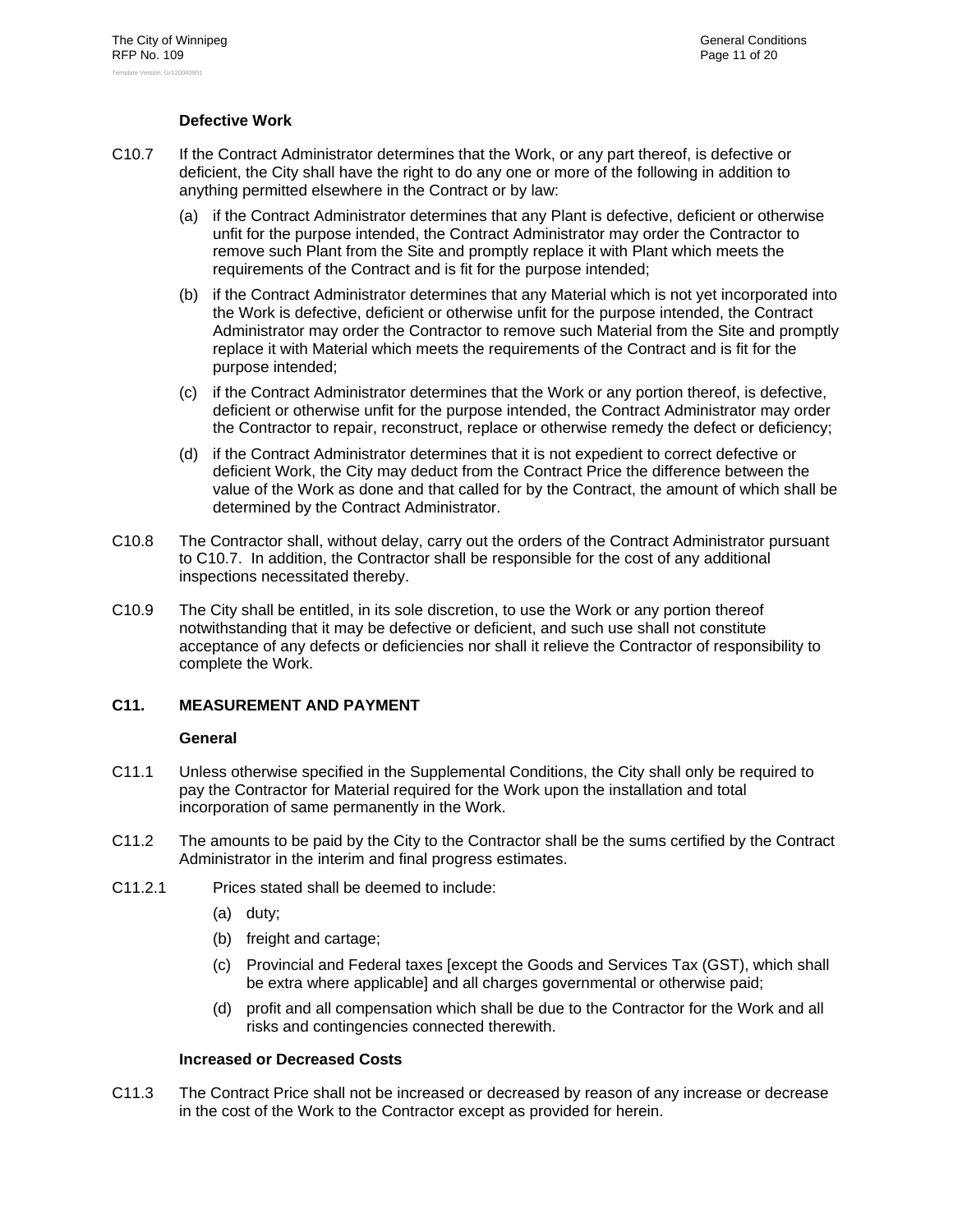- C11.4 The Contract Price shall be adjusted if any change in a tax imposed under the Excise Act, the Excise Tax Act, the Customs Act, the Customs Tariff, The Mining Tax Act (Manitoba), or The Retail Sales Tax Act (Manitoba):
	- (a) occurs after the Submission Deadline;
	- (b) applies to Material; and
	- (c) affects the cost of that Material to the Contractor.
- C11.5 If a change referred to in C11.4 occurs, the Contract Price shall be increased or decreased by an amount equal to the amount that is established, by an examination of the relevant records of the Contractor, to be the increase or decrease in the cost incurred that is directly attributable to that change.
- C11.6 For the purpose of C11.4, where a tax is changed after the Submission Deadline but public notice of the change has been given by either the Federal or Provincial Minister of Finance before that date, the change shall be deemed to have occurred before the Submission Deadline and the Contractor shall not be entitled to an increase in the Contract Price.

#### **Measurement and Payment**

- C11.7 By the fourteenth (14) Calendar Day after the end of each month, or as soon thereafter as possible, the Contract Administrator shall, subject to having received all necessary information from the Contractor by the seventh (7) Calendar Day after the end of that month, prepare a progress estimate setting out the quantity and value of the Work performed during the preceding month.
- C11.8 The Contractor shall sign each progress estimate signifying that he agrees with the Contract Administrator's estimate of the quantity and value of the Work completed.
- C11.9 Approval by the City of payment on account of a progress estimate will make the amount of the progress estimate valid for payment.
- C11.10 Any payment made by the City to the Contractor on account of a progress estimate shall be less any holdback required to be made by The Builders' Liens Act, and such holdbacks or other amounts which the City is entitled to withhold pursuant to the Contract.

#### **Final Payment**

- C11.11 Approval by the City of payment on account of the final progress estimate shall be subject to the following conditions:
	- (a) issuance by the Contact Administrator of a certificate of Total Performance;
	- (b) receipt by the City of a certificate from the Workers Compensation Board stating that full payment has been made to the Board with respect to all assessments owing.
- C11.12 Payment on account of the final progress estimate, including the holdback made by the City in compliance with The Builders' Liens Act, shall be paid to the Contractor when the time for filing liens or trust claims has elapsed, unless the City is in receipt of a lien or trust claim.
- C11.13 Neither the issuance of a certificate of Total Performance nor the payment of the final progress estimate shall relieve the Contractor from his responsibilities either under C12 or as a result of any breach of the Contract by the Contractor including, but not limited to, defective or deficient Work appearing after Total Performance, nor shall it conclude or prejudice any of the powers of the Contract Administrator or the Chief Administrative Officer hereunder.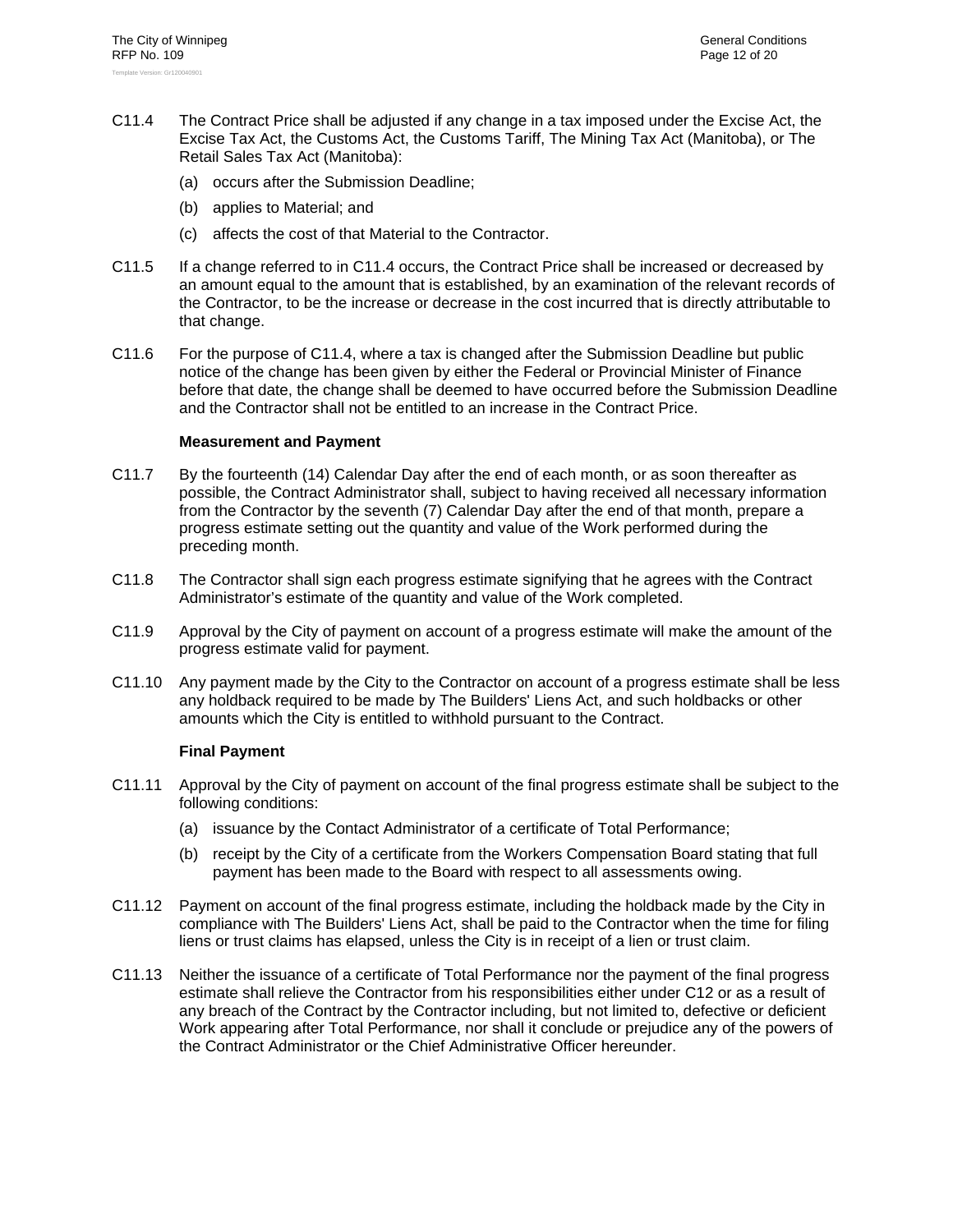- C11.14 Subject to C11.15, acceptance by the Contractor of payment on account of the final progress estimate shall constitute a waiver and release by him of all claims against the City whether for payment for Work done, damages or otherwise arising out of the Contract.
- C11.15 If the Contractor disputes a determination made by the Contract Administrator with respect to an interim or final progress estimate, the Contractor shall be paid in accordance with the Contract Administrator's determination. The Contractor may concurrently appeal the determination of the Contract Administrator to the Chief Administrative Officer as provided for in C19.

## **C12. WARRANTY**

## **General**

C12.1 The Contractor warrants that the Work will be free of any and all defects or deficiencies during the warranty period.

## **Warranty Period**

- C12.2 Unless specifically stated otherwise in the Supplemental Conditions, the warranty period shall begin on the date of Total Performance and shall expire one (1) year thereafter unless extended pursuant to C12.2.1 or C12.2.2, in which case it shall expire when provided for under these sections.
- C12.2.1 If a defect or deficiency prevents the full and normal use or operation of the Work or any portion thereof, for purposes of calculating the warranty period, time shall be deemed to cease to elapse for the defective or deficient portion, and for any portion of the Work whose use or operation is prevented by such defect or deficiency, as of the date on which the defect or deficiency is observed or the use or operation is prevented and shall begin to run again when the defect or deficiency has been corrected or the Work may be used or operated to the satisfaction of the Contract Administrator.
- C12.2.2 If all outstanding defects or deficiencies have not been corrected to the satisfaction of the Contract Administrator by at least two (2) weeks prior to the date on which the warranty would expire except for this C12.2.2, then the Contract Administrator may require the Contractor to extend the warranty period for a further period of one (1) year for those defects or deficiencies in the Work identified by the Contract Administrator as still outstanding and uncorrected or for any portion of the Work whose use or operation is prevented by such defects or deficiencies.
- C12.3 Notwithstanding C12.2, if any law of Manitoba or of the jurisdiction in which the Work was manufactured requires, or if the manufacturer provides, a longer warranty period or a warranty which is more extensive in its nature, then the provisions of such law or manufacturer's warranty shall apply.

#### **Warranty Inspection**

- C12.4 Within a reasonable time before the warranty expires, the Contract Administrator shall request that the Contractor arrange, attend at and assist the Contract Administrator in carrying out an inspection of the Work.
- C12.5 Where the warranty period has been extended pursuant to C12.2.2, a second inspection shall be carried out in accordance with C12.4 before the warranty period, as extended, expires.

#### **Warranty Work**

C12.6 The Contract Administrator shall notify the Contractor of observed defects or deficiencies and damage, if any, arising or resulting from such defects or deficiencies, within the warranty period.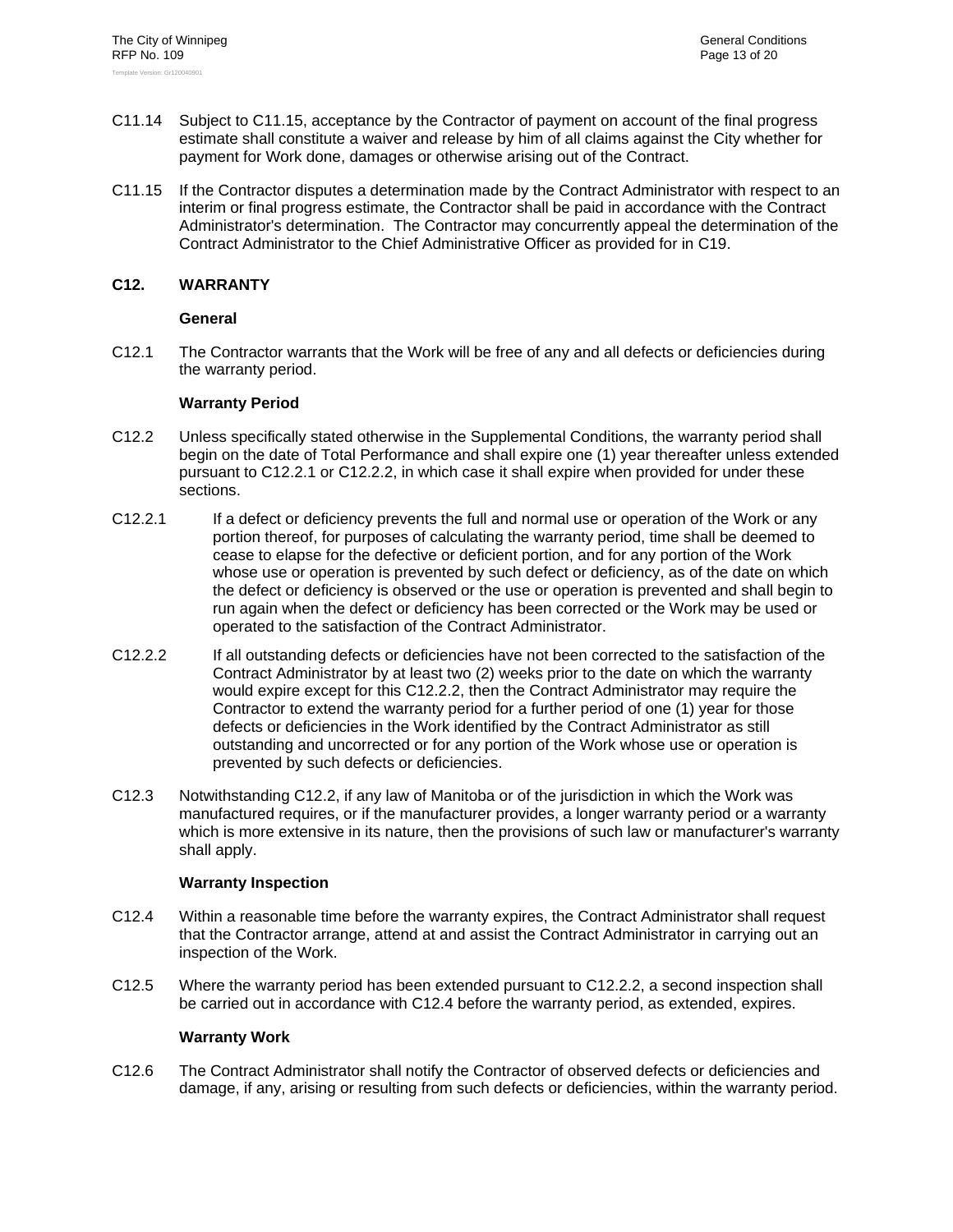- C12.7 The Contractor shall correct, to the satisfaction of the Contract Administrator, all defects, deficiencies and damage identified by the Contract Administrator in the manner and within the time period(s) specified in the notice.
- C12.8 If the Contractor disagrees with the Contract Administrator's determination under C12.6, he shall nonetheless comply with C12.7. The Contractor may concurrently appeal the determination of the Contract Administrator as provided for in C19.

#### **Acceptance of the Work**

- C12.9 The Contract Administrator shall certify acceptance of the Work upon:
	- (a) the satisfactory performance of the Work during the warranty period;
	- (b) the Contractor having fully complied with C12.7; and
	- (c) the successful conclusion of any tests required under the Contract.
- C12.10 Only certification of acceptance of the Work shall constitute:
	- (a) acceptance of the Work; or
	- (b) acceptance that the Work or any part thereof has been duly performed; or
	- (c) acceptance of the accuracy of any claim of the Contractor.
- C12.11 Certification of acceptance of the Work shall not, however, relieve the Contractor from his responsibilities for any breach of the Contract including, but not limited to, defective or deficient Work appearing after the date of such certification.

## **C13. GOVERNING LAW**

C13.1 The Contract has been entered into in the Province of Manitoba and shall be governed by and construed and enforced in accordance with the laws of the Province of Manitoba and of Canada as applicable therein. The parties irrevocably attorn to the jurisdiction of the courts of the Province of Manitoba with respect to any matters arising out of this Contract.

## **C14. ASSIGNMENT**

- C14.1 The Contractor shall not assign the Contract or any payments thereunder without the prior approval of the City.
- C14.2 The Contract shall inure to the benefit of and be binding on the respective heirs, executors, administrators, and successors and permitted assigns of the City and the Contractor.

## **C15. FORCE MAJEURE**

- C15.1 Either Party shall not be liable to the other Party for any loss, damage or other claim whatsoever, including direct or indirect losses, loss of profits, or compensation for any inconvenience, nuisance or discomfort, arising out of a force majeure as defined below, or if either Party is prevented from having access to and/or from the site arising out of a force majeure as defined below, provided that the Party claiming a force majeure hereunder shall promptly notify the other specifying the cause and probable duration of the delay.
- C15.2 "Force majeure" means any circumstances beyond the reasonable control of the affected Party and not caused by its default or act of commission or omission and not avoidable by the exercise of reasonable effort or foresight by such Party. Without restricting the generality of the foregoing, force majeure shall include any one or more of the following: any act of God; embargo, confiscation, acts or restraints of governments or public authorities; wars, sabotage, act of public enemy or riot; strikes, slow-downs, lockouts or other labour or employee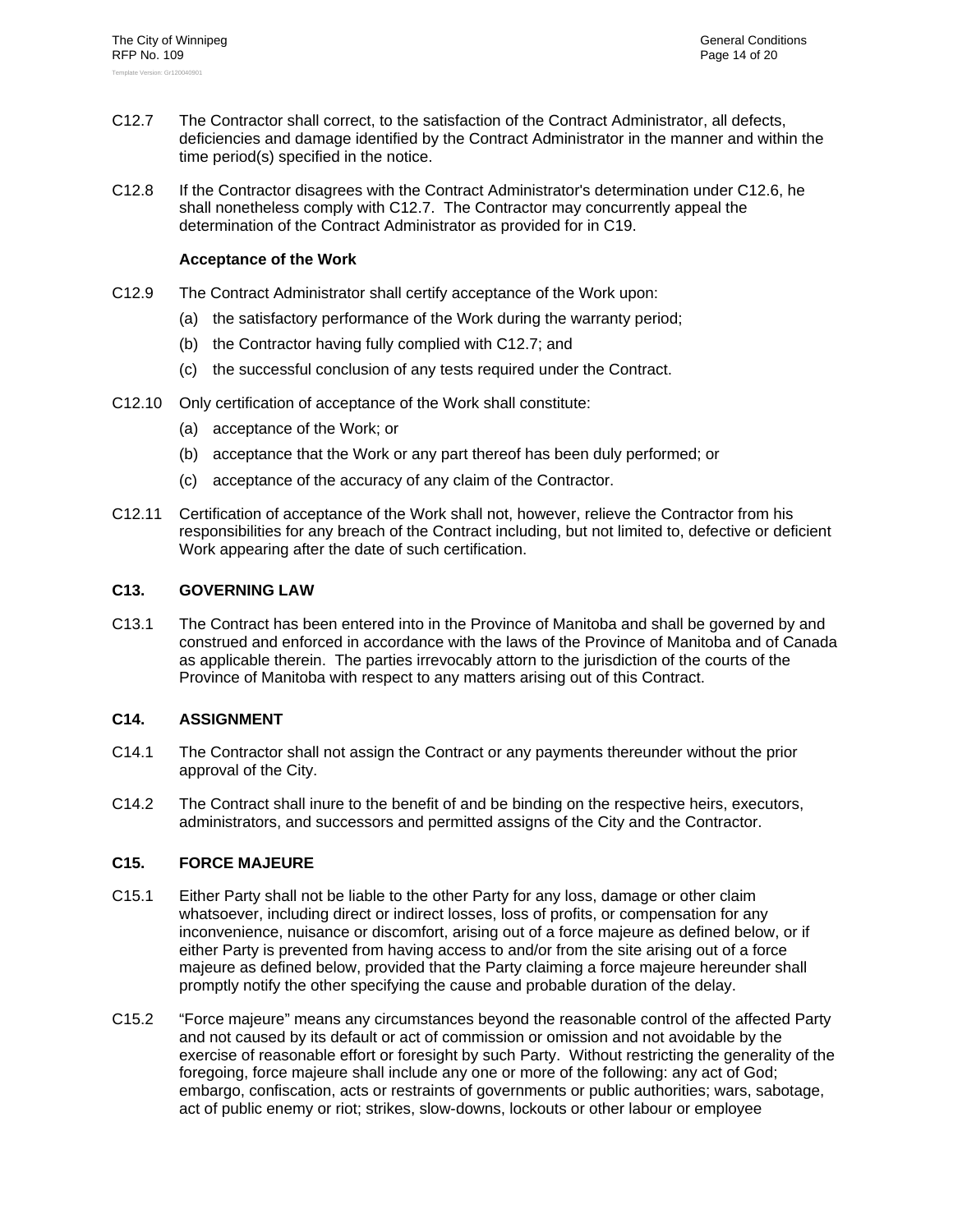interruptions or disturbances, whether involving employees of that Party or of any other person over which that Party has no reasonable control; explosion, fire, radioactive contamination, flood or natural disaster. Lack of finances shall in no event be deemed to be a cause beyond a Party's reasonable control.

- C15.3 The performance of any obligation suspended or delayed due to force majeure shall resume as soon as reasonably possible after the force majeure ends and any work schedule shall be adjusted by a period of time equal to the time lost due to such delays.
- C15.4 No extension for delay by the Contractor shall be approved unless a notice of the claim is received by the Contract Administrator from the Contractor within seven (7) Calendar Days of the date on which the cause of delay arose.
- C15.5 Any notice or claim for extension must state the cause of delay and the length of extension requested.
- C15.6 In the case of a continuing cause of delay, only one claim for an extension shall be necessary.

#### **C16. INDEMNITY**

- C16.1 The Contractor shall save harmless and indemnify the City against all costs, damages or expenses arising from actions, claims, demands and proceedings, by whomsoever brought, made or taken as a result of acts or omissions of the Contractor, his Subcontractors, employees or agents in the performance or purported performance of the Work, and more particularly from:
	- (a) accidental injury to or death of any person whether retained by or in the employ of the Contractor or not, arising directly or indirectly by reason of the performance of the Work, or by reason of any trespass on or damage to property;
	- (b) damage to any property owned in whole or in part by the City, or which the City by duty or custom is obliged, directly or indirectly, in any way or to any degree, to construct, repair or maintain;
	- (c) damage to, or trespass or encroachment upon, property owned by persons other than the City;
	- (d) failure to promptly secure a discharge of a lien or trust claim served upon the City pursuant to The Builders' Liens Act;
	- (e) failure to pay a workers compensation assessment, or federal or provincial taxes;
	- (f) unauthorized use of any design, device, material or process covered by letters patent, copyright, trademark or trade name in connection with the Work;
	- (g) inaccuracies in any information provided to the City by the Contractor.
- C16.2 The City has the right, acting reasonably and upon notice to the Contractor, to settle any such action, proceeding, claim or demand and charge the Contractor with the amount so paid or to be paid in effecting a settlement.
- C16.3 The Contractor shall pay to the City the value of all legal fees and disbursements required to settle any such claim or to defend the City against any such claim, action, proceeding, claim or demand notwithstanding that the settlement or defence of the said action, proceeding, claim or demand was undertaken on behalf of the City by a salaried employee of the City.
- C16.4 If the Contractor fails to make any payment required to be made to the City pursuant to C16.2 and C16.3, the City shall be entitled to deduct the amount of such payment from any payment required to be made by the City to the Contractor under the Contract or take whatever other remedies against the Contractor that the City may have at law.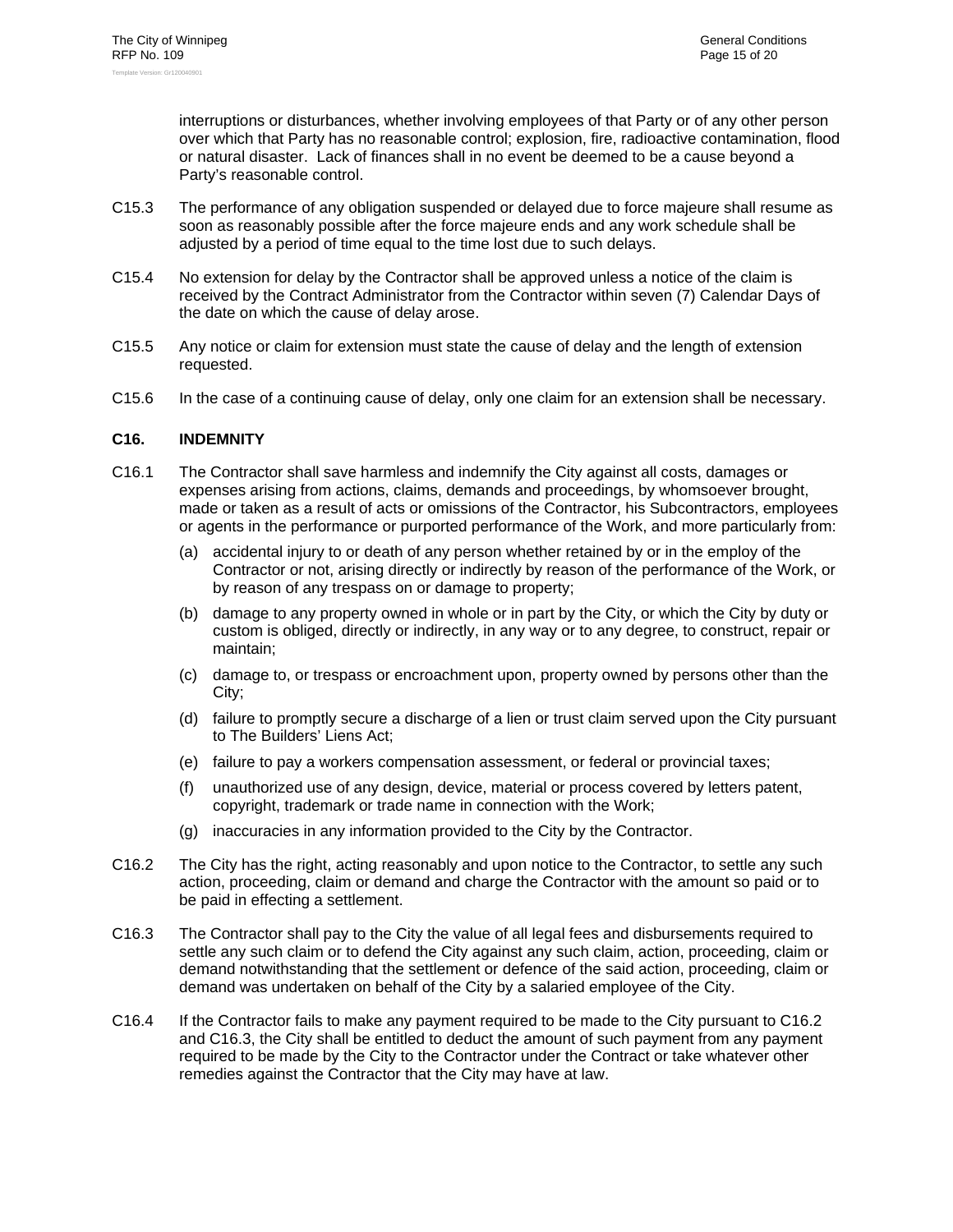## **C17. EVENTS OF DEFAULT**

- C17.1 An event of default will be deemed to have occurred if the Contractor:
	- (a) abandons the Work; or
	- (b) is adjudged bankrupt or files for bankruptcy, becomes insolvent, makes a general assignment for the benefit of his creditors, or has a receiver or liquidator appointed in respect of his assets; or
	- (c) is not performing or has not been performing the Work, or any part thereof, in a sound and workmanlike manner and in all respects in strict conformity with the Contract; or
	- (d) is not progressing continuously with the Work or any part thereof, and in such a manner as to ensure the completion of the Work or any part thereof, in accordance with the work schedule; or
	- (e) fails to take down, rebuild, repair, alter or amend any defective or deficient Work, or to remove any defective or deficient Material; or
	- (f) fails to remedy defects or deficiencies during the warranty period in the manner and within the time periods specified by the Contract Administrator; or
	- (g) fails to make prompt payment to his Subcontractors, his employees or on account of the purchase or rental of Plant or Material; or
	- (h) fails to promptly secure a discharge of a lien or trust claim served upon the City pursuant to The Builders' Liens Act; or
	- (i) fails to comply with any laws, by-laws or statutory regulations; or
	- (j) fails to provide competent supervision at the Site; or
	- (k) fails to submit any schedules, documents or information required by the Contract; or
	- (l) refuses or neglects to comply with an order given by the Contract Administrator; or
	- (m) commits any other breach of the Contract.
- C17.2 Any provision of the Contract may be waived only by express waiver in writing by the Contract Administrator. No express waiver of any provision shall imply the waiver of any other provision nor shall it be held or deemed to be a waiver of any subsequent failure to observe or perform the same or any other provision of this Contract.

#### **C18. CITY'S RIGHTS AND REMEDIES**

#### **General**

- C18.1 If an event of default has occurred, the City may do any one or more of the following:
	- (a) withhold or retain the whole or part of any payment;
	- (b) take the whole of the Work, or any part or parts thereof out of the hands of the Contractor;
	- (c) demand payment for any amount owed to the City;

all as more particularly set forth in C18.3 to C18.15 below.

C18.2 The duties and obligations imposed upon the Contractor by the Contract and the rights and remedies available to the City hereunder shall be in addition to and not a limitation of any duties, obligations, rights and remedies otherwise imposed upon the Contractor or available to the City at law.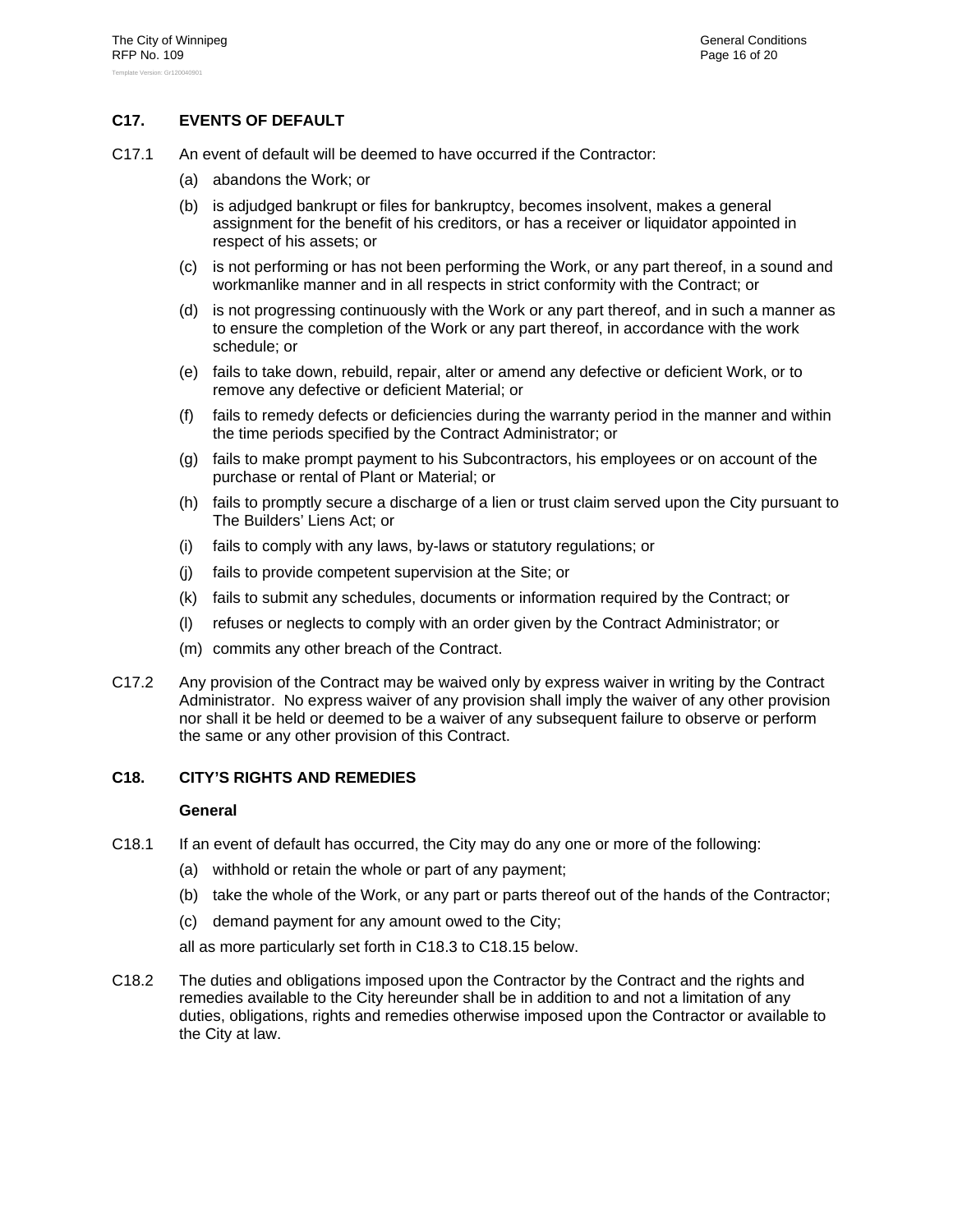## **Withholding of Payment**

- C18.3 If an event of default has occurred, the Chief Administrative Officer may withhold or retain the whole or part of any payment to the Contractor in an amount determined by the Chief Administrative Officer.
- C18.4 The City may apply the amount withheld or retained to:
	- (a) pay any person to whom the Contractor is indebted in respect of Material, labour or services furnished for the Work;
	- (b) secure the discharge of a lien or trust claim served upon the City pursuant to The Builders' Liens Act;
	- (c) indemnify, compensate or reimburse the City for amounts paid or costs incurred by the City in connection with the event of default.
- C18.5 Payment of such amounts shall discharge the City's liability to the Contractor to the same extent as payment directly to him.
- C18.6 Upon remedy of the event of default, any amount remaining from the amount withheld will be released to the Contractor.

#### **Taking the Work out of the Contractor's Control**

- C18.7 If an event of default has occurred, the City may, without process or action at law, upon giving the Contractor notice, take the whole of the Work, or any part or parts thereof out of the hands of the Contractor.
- C18.8 Upon such notice being given to the Contractor, he shall immediately discontinue the Work or any part or parts thereof specified in the said notice.
- C18.9 The taking of the Work or any part thereof out of the Contractor's control pursuant to C18.7 shall not relieve or discharge the Contractor from any obligation under the Contract or imposed upon him by law except the obligation to complete the performance of that part of the Work that was taken out of the Contractor's control.
- C18.10 The City shall have the right, subject to C19, to complete, by contract or with its own forces, the Work taken out of the Contractor's control, and the Contractor agrees that the City shall have the right to take possession of and use any of the Contractor's Plant and Material of every kind provided by the Contractor for the purpose of the Work, and to procure other Plant or Material for the completion thereof. The City shall not be required to obtain the lowest price to complete the Work taken out of the Contractor's control.
- C18.11 When the Contract Administrator certifies that any Plant, Material or any interest of the Contractor referred to in C18.10, is no longer required for the purposes of the Work, or that it is not in the best interest of the City to retain that Plant, Material or interest, it shall revert to the Contractor.
- C18.12 If the cost to the City of completing the Work or portion thereof as aforesaid is less than the amount to which the Contractor would have been entitled under the Contract for so doing, the Contractor shall have no claims in respect thereof against the City. If the cost of the Work performed by the City is more than the amount to which the Contractor would have been entitled under the Contract for the same Work, the City shall have a claim against the Contractor for such excess costs.
- C18.13 When any portion of the Work is being carried on by the City, by contract or otherwise, the Contractor shall continue to perform the remainder of the Work in accordance with the Contract,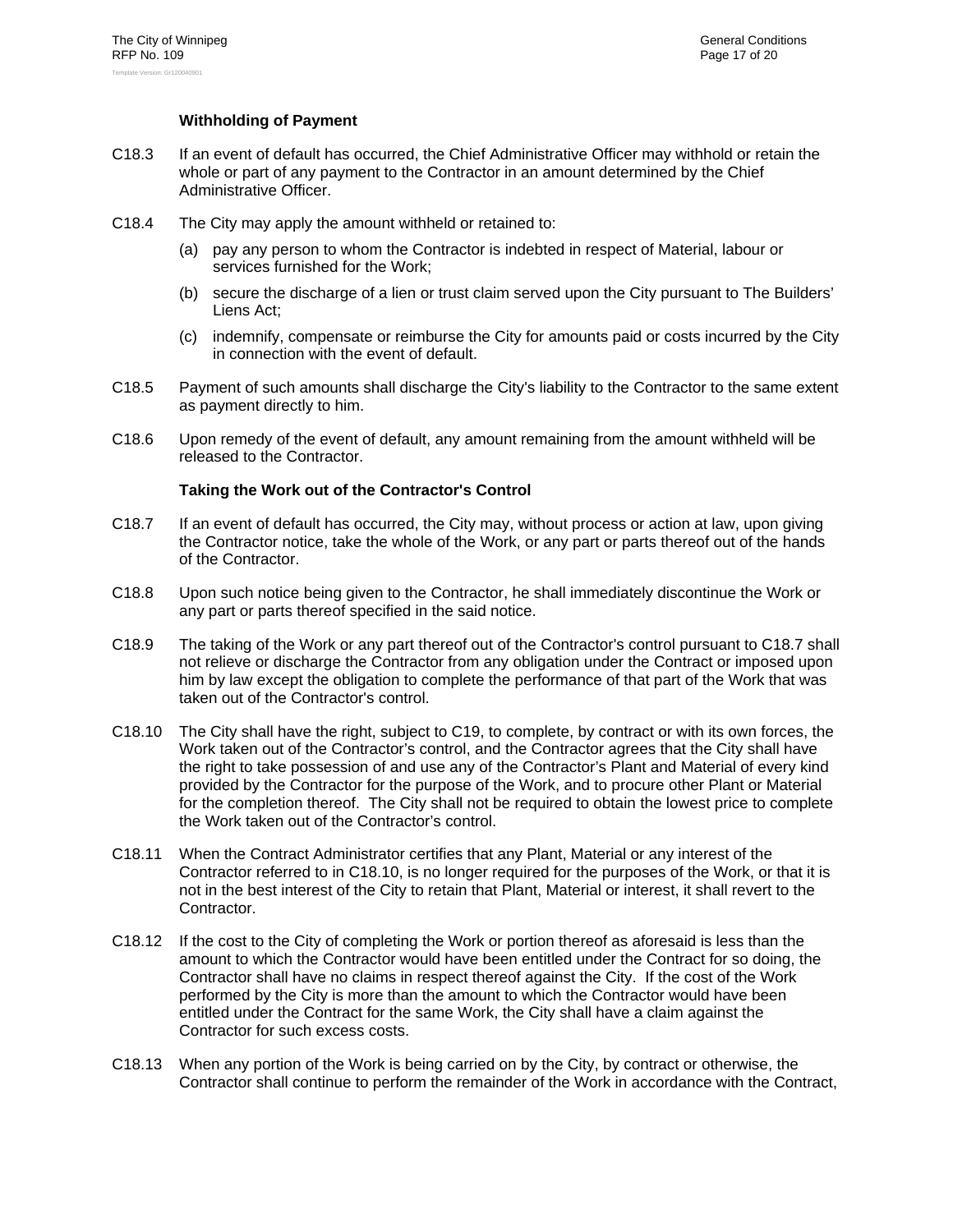and in such manner as in no way to hinder or interfere with the persons performing the portion of the Work being carried on by the City.

## **Demand for Payment**

- C18.14 If an event of default has occurred, the City may demand payment from the Contractor for amounts paid or costs incurred by the City in connection with the event of default.
- C18.15 The Contractor shall, within seven (7) Calendar Days of receipt of a notice from the City, pay the City the amount set out in the notice.

## **C19. SURETY'S OPTION TO ASSUME THE CONTRACT**

- C19.1 Where the City has given notice to the Contractor that the Work or part thereof has been taken out of the Contractor's control, the City shall promptly provide the Surety with a copy of such notice.
- C19.2 The Surety may, at its option, assume the Contract in respect of the Work specified in the notice and proceed to perform same.
- C19.3 Within fourteen (14) Calendar Days after the date on which the Surety is provided with a copy of the notice given to the Contractor, the Surety shall advise the City whether it intends to exercise such option. The said option shall expire if the Surety fails to so advise the City within the time specified.
- C19.4 If the Surety has exercised its option in accordance with the foregoing, it shall take the Contractor's place in all respects. The Surety shall be bound by all terms and conditions of the Contract and shall be paid in accordance with the terms of the Contract for all Work performed by it.
- C19.5 The Surety may, with the consent of the Chief Administrative Officer, subcontract the Work so taken over or any portion thereof.

## **C20. CONTRACTOR'S RIGHT TO APPEAL**

- C20.1 If the Contractor disagrees with an instruction or order of the Contract Administrator he may, within seven (7) Calendar Days after receiving notice of the Contract Administrator's instruction or order, notify the Chief Administrative Officer of his contention with respect thereto and request a determination thereon from the Chief Administrative Officer.
- C20.2 If the Contractor disagrees with the Chief Administrative Officer's determination he may request that the dispute be referred to arbitration in accordance with C21, by providing notice to the Chief Administrative Officer within seven (7) Calendar Days after receiving notice of the Chief Administrative Officer's determination.
- C20.3 If the Contractor neglects or fails to observe fully and faithfully the above conditions, he shall be deemed to have accepted the Contract Administrator's or the Chief Administrative Officer's determination and to have waived any said claim, at law or otherwise.

#### **C21. ARBITRATION**

#### **Requests for Arbitration**

C21.1 If, at any time before the termination of the warranty period, any dispute, difference or question shall arise between the City and the Contractor regarding the Work, then every such dispute, difference or question may, with the consent of both the City Solicitor, on behalf of the City, and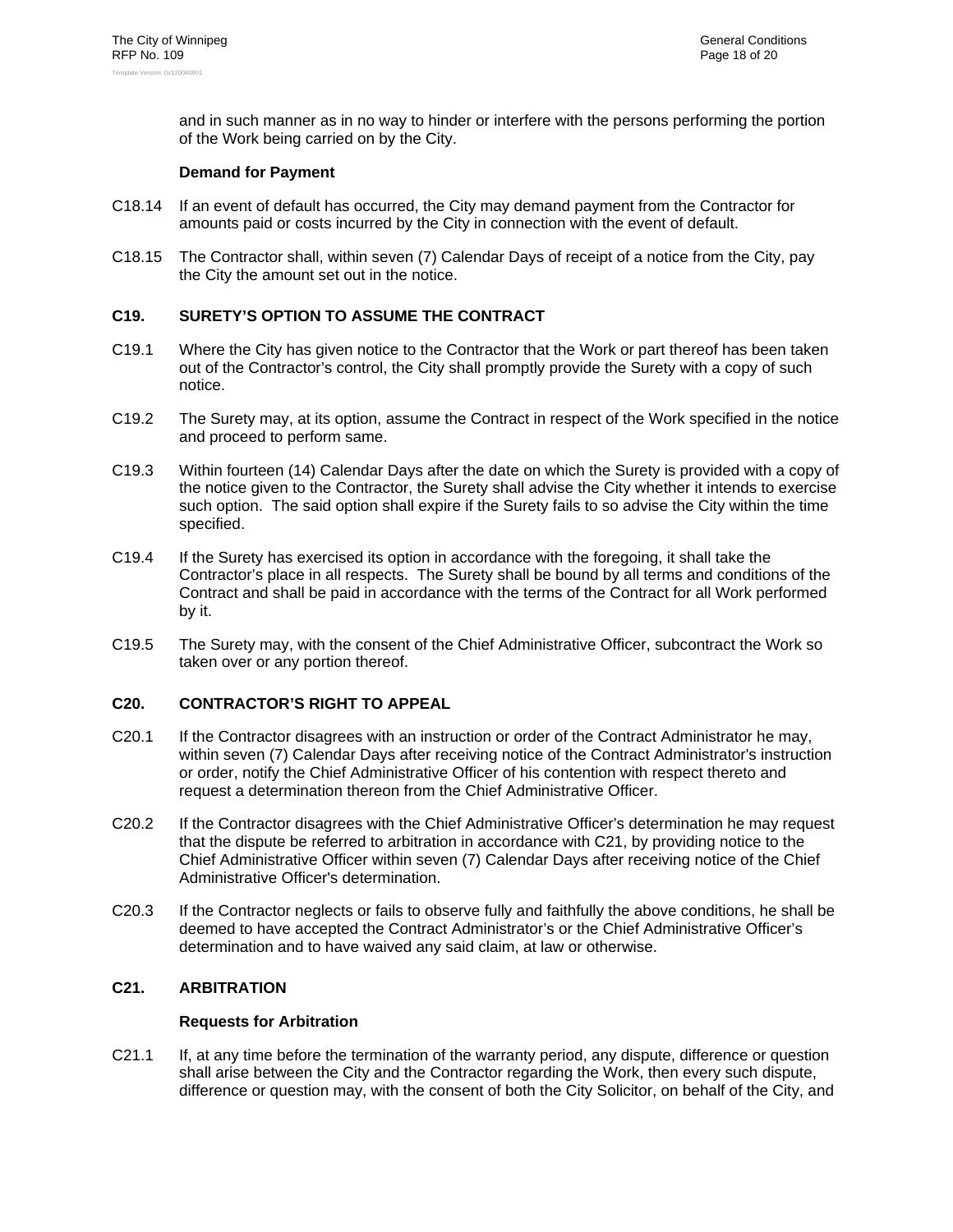the Contractor, be referred to arbitration. Notwithstanding that the parties may have consented to arbitration, no arbitration shall proceed before the date of Substantial Performance.

- C21.2 The party desiring arbitration (the "Requesting Party") shall request the consent of the other party (the "Other Party") to refer a particular dispute, difference or question to arbitration.
- C21.3 The Other Party shall reply to the request within seven (7) Calendar Days of receiving same.

#### **Referral to a Single Arbitrator**

- C21.4 If the Other Party has consented to arbitration, the Requesting Party shall nominate an arbitrator (the "Requesting Party's Nominee") within seven (7) Calendar Days of receiving the reply. The Other Party shall have seven (7) Calendar Days after receiving notice of the nomination to accept or reject the Requesting Party's Nominee.
- C21.5 If the Other Party accepts the Requesting Party's Nominee, the dispute, difference or question shall be promptly referred to him or her.

#### **Referral to a Panel of Arbitrators**

- C21.6 If the Other Party rejects the Requesting Party's Nominee, it shall, within seven (7) Calendar Days of rejection, appoint its own arbitrator.
- C21.7 The Requesting Party shall, within seven (7) Calendar Days of receiving the Other Party's rejection, appoint its own arbitrator.
- C21.8 The arbitrators appointed under C21.6 and C21.7 shall, within seven (7) Calendar Days of the date on which the last of them was appointed, appoint a third arbitrator (the "Panel Chair") who will act as chair of the arbitration panel.

#### **General**

- C21.9 The Arbitration Act (Manitoba) or any successor legislation thereto shall apply to the arbitration in all respects except as expressly otherwise provided in these General Conditions.
- C21.10 The single arbitrator or the Panel Chair, as the case may be, shall determine the procedure to be followed in the arbitration, which shall be consistent with The Arbitration Act (Manitoba) or any successor legislation thereto.
- C21.11 Where the matter proceeds with a single arbitrator, each party shall be responsible for its own legal expenses, expenses to produce expert evidence or other expenses voluntarily incurred, and for an equal share of the fees and expenses of the single arbitrator and of any other expenses related to the arbitration.
- C21.12 Where the matter proceeds with an arbitration panel, each party shall be responsible for its own legal expenses, expenses to produce expert evidence or other expenses voluntarily incurred, for the fees and expenses of the arbitrator appointed by it, and for an equal share of the fees and expenses of the Panel Chair and of any other expenses related to the arbitration.

#### **C22. NOTICES**

- C22.1 All notices, requests, nominations, proposals, consents, approvals, statements, authorizations, documents or other communications required or permitted to be given under the Contract shall be in writing and shall be delivered by hand, by facsimile transmission (fax) or by mail.
- C22.2 All notices, consents, approvals, statements, authorizations, documents or other communications to the City, except as expressly otherwise required in C22.3 or C22.4, or